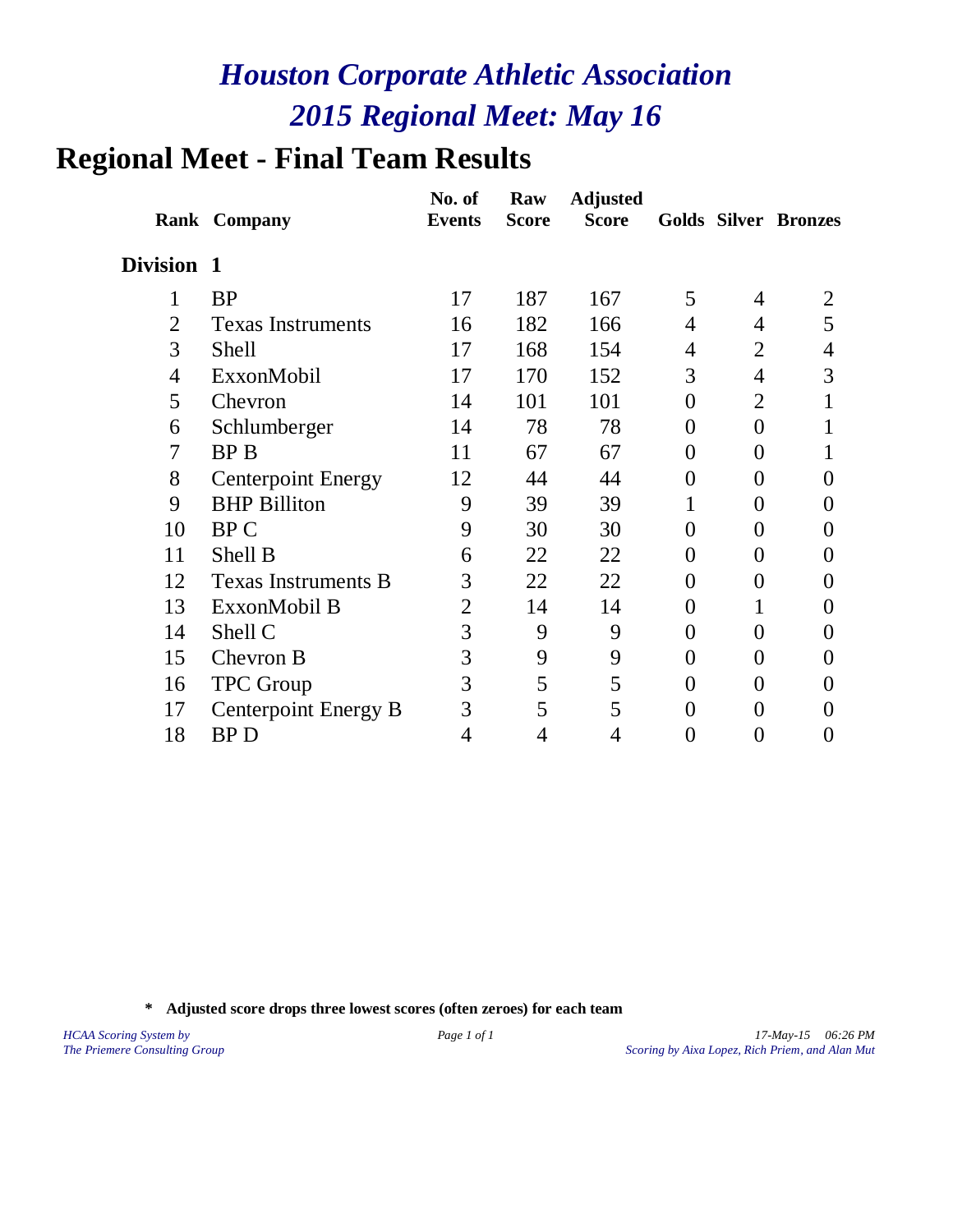## **Regional Meet Final Results**

#### **Div/Company/Team Time/Pts Place Points Div./Company/Team Time/Pts Place Points**

#### **Men's 3000 Meters**

| Divisio                   |      |   |    | <b>Shell</b>               | 34       | 8  | $\overline{4}$ |
|---------------------------|------|---|----|----------------------------|----------|----|----------------|
| <b>BP</b>                 | 14   |   | 15 | BP C                       | 35       | 9  | 3              |
| <b>Texas Instruments</b>  | 15   | 2 | 12 | Centerpoint Energy B       | 43       | 10 | $\overline{2}$ |
| ExxonMobil                | 18   | 3 | 10 |                            |          |    |                |
| Chevron                   | 22   | 4 | 8  | <b>Submasters Distance</b> |          |    |                |
| <b>Shell</b>              | 23   | 5 | 7  | <b>Divisio</b>             |          |    |                |
| <b>BHP</b> Billiton       | 35   | 6 | 6  | <b>Texas Instruments</b>   | 12:39.00 |    | 1.             |
| Schlumberger              | 37   | 7 | 5  | <b>BP</b>                  | 13:13.00 | 2  | 12             |
| <b>Centerpoint Energy</b> | 47   | 8 | 4  | <b>Shell</b>               | 13:21.00 | 3  | 10             |
| <b>TPC</b> Group          | 4010 | 9 | 3  | Schlumberger               | 14:13.00 | 4  | 8              |
|                           |      |   |    |                            |          |    |                |

#### **Women's 3000 Meters**

| <b>Divisio</b>            |      |              |    |                               |
|---------------------------|------|--------------|----|-------------------------------|
| <b>BP</b>                 | 7    | $\mathbf{1}$ | 15 | <b>Women</b>                  |
| Chevron                   | 9    | 2            | 12 | <b>Divisio</b><br>$\mathbf 1$ |
| <b>Texas Instruments</b>  | 14   | 3            | 10 | <b>BP</b>                     |
| <b>Shell</b>              | 15   | 4            | 8  | ExxonMol                      |
| Schlumberger              | 19   | 5            | 7  | Schlumber                     |
| <b>Centerpoint Energy</b> | 30   | 6            | 6  | Chevron                       |
| ExxonMobil                | 1020 |              | 5  | Shell                         |
|                           |      |              |    |                               |

#### **Men's Mile Team**

#### **Divisio 1** BHP Billiton 10 1 15 Chevron 10 2 12 Texas Instruments 10 3 10 Schlumberger 16 4 8 ExxonMobil 16 5 7 BP 16 6 6

| Div./Company/Team Time/Pts Place Points |  |  |
|-----------------------------------------|--|--|
|                                         |  |  |

| <b>Men's 3000 Meters</b> |  |  |  | <b>Centerpoint Energy</b> | 32 |  |
|--------------------------|--|--|--|---------------------------|----|--|
| <b>Divisio</b>           |  |  |  | Shell                     |    |  |
| <b>BP</b>                |  |  |  | BP C                      |    |  |
| Texas Instruments        |  |  |  | Centerpoint Energy B      | 43 |  |

## **Submasters Distance**

| Shell                      | 23   |   |   | Divisio                   |          |              |    |
|----------------------------|------|---|---|---------------------------|----------|--------------|----|
| <b>BHP Billiton</b>        | 35   | 6 | 6 | <b>Texas Instruments</b>  | 12:39.00 |              | 15 |
| Schlumberger               | 37   |   |   | <b>BP</b>                 | 13:13.00 |              | 12 |
| Centerpoint Energy         | 47   | 8 | 4 | Shell                     | 13:21.00 |              | 10 |
| TPC Group                  | 4010 | 9 |   | Schlumberger              | 14:13.00 | 4            | 8  |
|                            |      |   |   | ExxonMobil                | 14:14.50 |              |    |
| <b>Vomen's 3000 Meters</b> |      |   |   | <b>Centerpoint Energy</b> | 16:57.00 | <sub>6</sub> | 6  |
|                            |      |   |   |                           |          |              |    |

#### BP <sup>7</sup> <sup>1</sup> <sup>15</sup> **Women's 800m Team**

| Chevron                  | 9    | 2              | 12 | <b>Divisio</b> |    |   |    |
|--------------------------|------|----------------|----|----------------|----|---|----|
| <b>Texas Instruments</b> | 14   | 3              | 10 | <b>BP</b>      | 6  |   | 15 |
| Shell                    | 15   | $\overline{4}$ | 8  | ExxonMobil     | 8  | 2 | 12 |
| Schlumberger             | 19   | 5              |    | Schlumberger   | 16 | 3 | 10 |
| Centerpoint Energy       | 30   | 6              | 6  | Chevron        | 17 | 4 | 8  |
| ExxonMobil               | 1020 | 7              | 5  | <b>Shell</b>   | 17 | 5 | 7  |
|                          |      |                |    | BP B           | 20 | 6 | 6  |
| <b>⁄Ien's Mile Team</b>  |      |                |    | BP C           | 27 |   |    |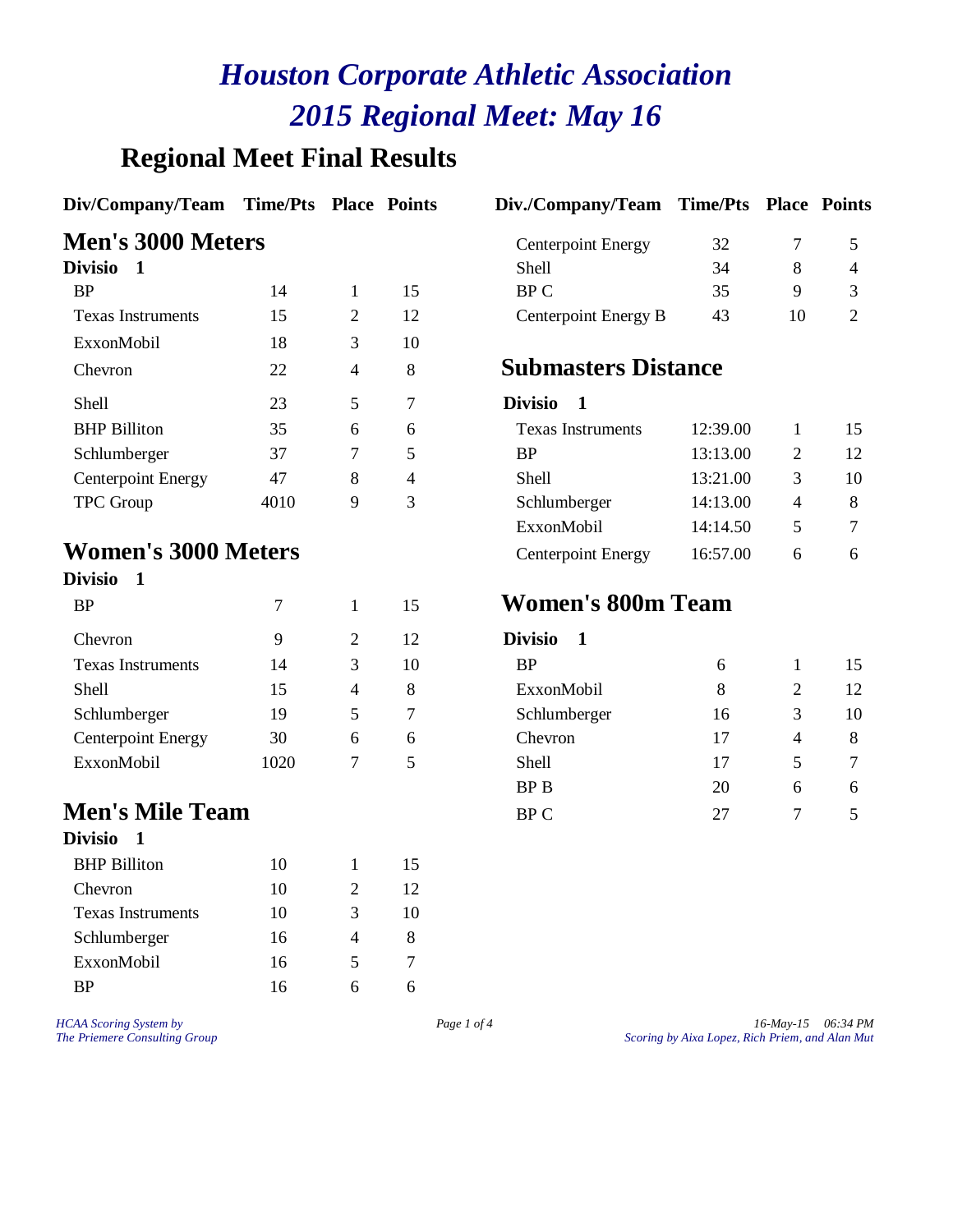## **Regional Meet Final Results**

| Div/Company/Team Time/Pts Place Points |  |  |  |
|----------------------------------------|--|--|--|
|----------------------------------------|--|--|--|

| LIVISIO                   |          |    |                | LAVISIO<br>- 1           |          |   |    |
|---------------------------|----------|----|----------------|--------------------------|----------|---|----|
| <b>Shell</b>              | 02:41.02 | 1  | 15             | ExxonMobil               | 05:00.37 |   | 1. |
| <b>BP</b>                 | 02:45.40 | 2  | 12             | <b>BP</b>                | 05:15.67 | 2 | 12 |
| ExxonMobil                | 02:47.21 | 3  | 10             | <b>BP</b> B              | 05:16.23 | 3 | 1( |
| <b>Texas Instruments</b>  | 02:47.81 | 4  | 8              | <b>Texas Instruments</b> | 05:23.78 | 4 | 8  |
| Chevron                   | 02:49.16 | 5  | 7              | <b>Shell</b>             | 05:29.74 | 5 | 7  |
| <b>BPB</b>                | 02:58.67 | 6  | 6              | Chevron                  | 05:31.52 | 6 | 6  |
| <b>BHP</b> Billiton       | 03:06.25 | 7  | 5              |                          |          |   |    |
| Schlumberger              | 03:07.48 | 8  | 4              | <b>Submasters Sprint</b> |          |   |    |
| BP C                      | 03:14.27 | 9  | 3              | <b>Divisio</b>           |          |   |    |
| Shell B                   | 03:14.66 | 10 | $\overline{2}$ | <b>Shell</b>             | 04:07.12 |   | 1. |
| BP D                      | 03:28.24 | 11 |                | <b>Texas Instruments</b> | 04:09.60 | 2 | 12 |
| <b>Centerpoint Energy</b> | 03:30.20 | 12 |                | ExxonMobil               | 04:14.67 | 3 | 10 |

## **Executive Relay**

| Divisio 1                |          |                       |    |
|--------------------------|----------|-----------------------|----|
| <b>Texas Instruments</b> | 11:57.48 |                       | 15 |
| <b>Shell</b>             | 12:09.66 | $\mathcal{D}_{\cdot}$ | 12 |
| <b>RP</b>                | 12:46.68 | 3                     | 10 |
| Schlumberger             | 13:03.67 |                       | 8  |
| ExxonMobil               | 13:16.61 | 5                     |    |
|                          |          |                       |    |

## **Distance Medley**

| <b>Divisio</b>            |          |   |    |
|---------------------------|----------|---|----|
| <b>BP</b>                 | 21:13.50 | 1 | 15 |
| <b>Texas Instruments</b>  | 21:45.36 | 2 | 12 |
| Shell                     | 22:06.11 | 3 | 10 |
| ExxonMobil                | 22:41.05 | 4 | 8  |
| Schlumberger              | 23:04.50 | 5 | 7  |
| BP B                      | 23:11.53 | 6 | 6  |
| <b>Centerpoint Energy</b> | 24:26.63 | 7 | 5  |
| hevron                    | 24:29.57 | 8 |    |

#### **Div/Company/Team Time/Pts Place Points Div./Company/Team Time/Pts Place Points**

# **3-Lap Sprint Women's Relay**

#### **Divisio 1 Divisio 1**

| Shell             | 02:41.02 |   | 15 | ExxonMobil               | 05:00.37 | 15 |
|-------------------|----------|---|----|--------------------------|----------|----|
| BP                | 02:45.40 |   | 12 | <b>BP</b>                | 05:15.67 | 12 |
| ExxonMobil        | 02:47.21 |   | 10 | BP B                     | 05:16.23 | 10 |
| Texas Instruments | 02:47.81 | 4 |    | <b>Texas Instruments</b> | 05:23.78 | 8  |
| Chevron           | 02:49.16 |   |    | Shell                    | 05:29.74 |    |
| BP B              | 02:58.67 |   |    | Chevron                  | 05:31.52 | 6  |

## Submasters Sprint

### **Divisio** 1

| 03:14.66 | 10                             | $\overline{2}$ | Shell               | 04:07.12 |    | 15             |
|----------|--------------------------------|----------------|---------------------|----------|----|----------------|
| 03:28.24 | 11<br><b>Texas Instruments</b> |                | 04:09.60            | 2        | 12 |                |
| 03:30.20 | 12                             |                | ExxonMobil          | 04:14.67 | 3  | 10             |
|          |                                |                | <b>BP</b>           | 04:15.58 | 4  | 8              |
|          |                                |                | Chevron             | 04:29.68 | 5  | 7              |
|          |                                |                | BP C                | 04:47.44 | 6  | 6              |
| 11:57.48 |                                | 15             | Shell C             | 04:47.66 | 7  | 5              |
| 12:09.66 | 2                              | 12             | BP B                | 04:54.81 | 8  | $\overline{4}$ |
| 12:46.68 | 3                              | 10             | Schlumberger        | 05:02.14 | 9  | 3              |
| 13:03.67 | 4                              | 8              | <b>BHP</b> Billiton | 05:04.01 | 10 | 2              |
| 13:16.61 | 5                              | 7              | Centerpoint Energy  | 05:32.03 | 11 |                |
|          | <b>Executive Relay</b>         |                |                     |          |    |                |

*HCAA Scoring System by Page 2 of 4 Page 2 of 4 16-May-15 06:34 PM*<br>*Page 2 of 4 Scoring by Aixa Lopez, Rich Priem, and Alan Mut The Priemere Consulting Group Scoring by Aixa Lopez, Rich Priem, and Alan Mut*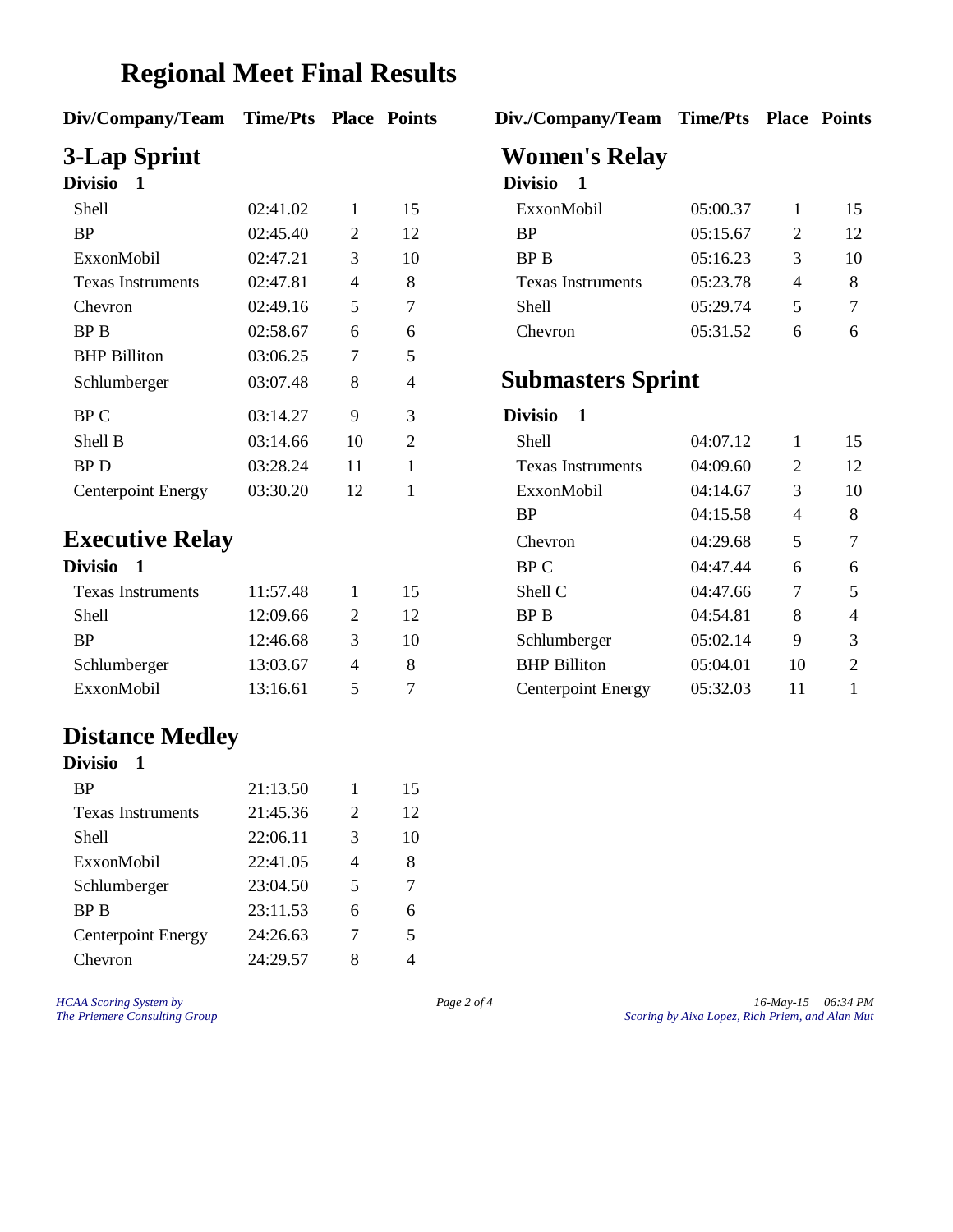## **Regional Meet Final Results**

#### **Div/Company/Team Time/Pts Place Points Div./Company/Team Time/Pts Place Points**

# **4x100m Relay**<br>Divisio 1

| <b>Divisio</b>           |          |    |                | Fexas Instruments B           | 06:37.87 | 4  | 8  |
|--------------------------|----------|----|----------------|-------------------------------|----------|----|----|
| <b>BP</b>                | 00:50.96 | Ι. | 15             | ExxonMobil                    | 07:09.73 | 5  | 7  |
| <b>Texas Instruments</b> | 00:51.65 | 2  | 12             | BP B                          | 07:17.38 | 6  | 6  |
| Chevron                  | 00:53.99 | 3  | 10             | Chevron                       | 07:20.50 | 7  | 5  |
| Shell                    | 00:54.14 | 4  | 8              | Shell B                       | 07:23.23 | 8  | 4  |
| BP B                     | 00:54.25 | 5  | 7              | Schlumberger                  | 08:04.62 | 9  | 3  |
| ExxonMobil               | 00:54.99 | 6  | 6              | Centerpoint Energy            | 08:06.37 | 10 | 2  |
| BP C                     | 00:56.43 | 7  | 5              |                               |          |    |    |
| Shell B                  | 00:57.54 | 8  | $\overline{4}$ | <b>Sprint Relay</b>           |          |    |    |
| Chevron B                | 00:58.64 | 9  | 3              | <b>Divisio</b><br>$\mathbf 1$ |          |    |    |
| <b>BHP</b> Billiton      | 00:59.03 | 10 | 2              | <b>Shell</b>                  | 03:39.17 |    | 1. |
| Shell C                  | 01:03.65 | 11 |                | ExxonMobil                    | 03:46.43 | 2  | 12 |
| <b>BHP Billiton B</b>    | 01:05.43 | 12 |                | <b>BP</b>                     | 03:47.38 | 3  | 10 |

## **Pyramid Relay**

| Divisio                   |          |    |    |
|---------------------------|----------|----|----|
| <b>Shell</b>              | 10:39.52 | 1  | 15 |
| ExxonMobil                | 10:57.21 | 2  | 12 |
| <b>Texas Instruments</b>  | 11:09.26 | 3  | 10 |
| <b>BP</b>                 | 11:21.99 | 4  | 8  |
| Schlumberger              | 11:52.97 | 5  | 7  |
| BP B                      | 12:01.99 | 6  | 6  |
| <b>Centerpoint Energy</b> | 12:13.90 | 7  | 5  |
| Chevron                   | 12:46.29 | 8  | 4  |
| <b>BHP</b> Billiton       | 13:12.46 | 9  | 3  |
| BP C                      | 13:21.44 | 10 | 2  |
| BP D                      | 13:26.11 | 11 |    |

## **Masters Relay**

| Divisio 1                |          |    |
|--------------------------|----------|----|
| <b>Texas Instruments</b> | 06:11.80 | 15 |
| <b>RP</b>                | 06:22.78 | 12 |

*HCAA Scoring System by Page 3 of 4 Page 3 of 4 16-May-15 06:34 PM*<br>*Page 3 of 4 Scoring by Aixa Lopez, Rich Priem, and Alan Mut The Priemere Consulting Group Scoring by Aixa Lopez, Rich Priem, and Alan Mut*

| 4x100m Relay             |          |   |    | Shell                     | 06:25.12 |    | 10             |
|--------------------------|----------|---|----|---------------------------|----------|----|----------------|
| Divisio                  |          |   |    | Texas Instruments B       | 06:37.87 | 4  | 8              |
| <b>BP</b>                | 00:50.96 |   | 15 | ExxonMobil                | 07:09.73 |    | $\tau$         |
| <b>Texas Instruments</b> | 00:51.65 | 2 | 12 | BP B                      | 07:17.38 | 6  | 6              |
| Chevron                  | 00:53.99 |   | 10 | Chevron                   | 07:20.50 |    | .5             |
| <b>Shell</b>             | 00:54.14 | 4 | 8  | Shell B                   | 07:23.23 | 8  | $\overline{4}$ |
| BP B                     | 00:54.25 |   |    | Schlumberger              | 08:04.62 | 9  | 3              |
| ExxonMobil               | 00:54.99 | 6 | 6  | <b>Centerpoint Energy</b> | 08:06.37 | 10 | 2              |

## **Sprint Relay**

| 00:58.64      | 9  | 3              | <b>Divisio</b>            |          |    |                |
|---------------|----|----------------|---------------------------|----------|----|----------------|
| 00:59.03      | 10 | $\overline{2}$ | Shell                     | 03:39.17 |    | 15             |
| 01:03.65      | 11 |                | ExxonMobil                | 03:46.43 | 2  | 12             |
| 01:05.43      | 12 |                | <b>BP</b>                 | 03:47.38 | 3  | 10             |
|               |    |                | <b>Texas Instruments</b>  | 04:00.00 | 4  | 8              |
| Pyramid Relay |    |                | BP B                      | 04:02.98 | 5  | 7              |
|               |    |                | Texas Instruments B       | 04:03.20 | 6  | 6              |
| 10:39.52      |    | 15             | Chevron                   | 04:12.16 | 7  | 5              |
| 10:57.21      | 2  | 12             | <b>BHP</b> Billiton       | 04:17.43 | 8  | $\overline{4}$ |
| 11:09.26      | 3  | 10             | Shell B                   | 04:21.62 | 9  | 3              |
| 11:21.99      | 4  | 8              | <b>Centerpoint Energy</b> | 04:29.36 | 10 | 2              |
| 11:52.97      | 5  | 7              | BP C                      | 04:34.51 | 11 |                |
|               |    |                |                           |          |    |                |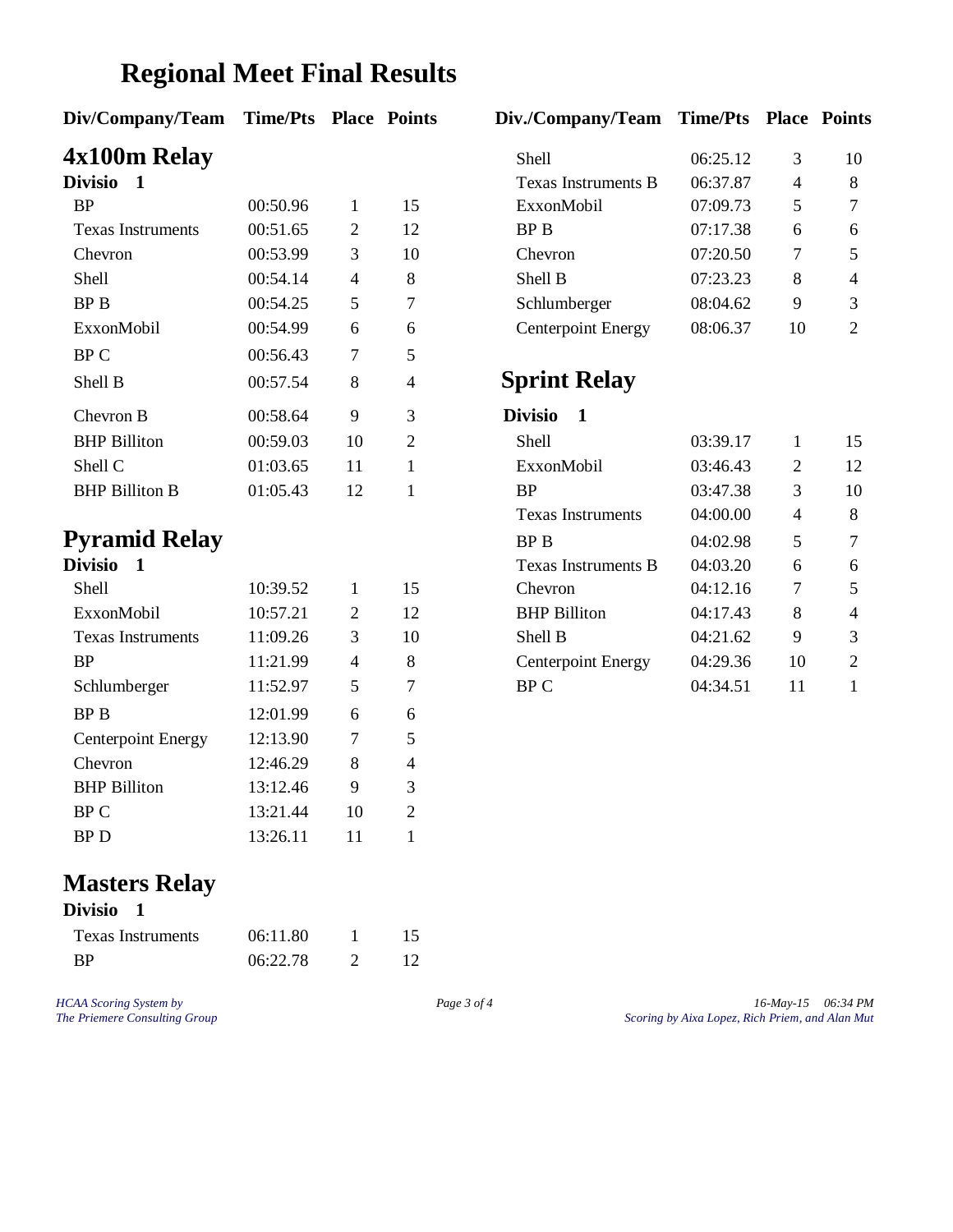# **Regional Meet Final Results**

| Div/Company/Team Time/Pts Place Points |        |                |                | Div./Company/Team Time/Pts Place Points |          |                |                |
|----------------------------------------|--------|----------------|----------------|-----------------------------------------|----------|----------------|----------------|
| <b>Jump Relay</b>                      |        |                |                | <b>BPB</b>                              | 1839.0   | 8              | $\overline{4}$ |
| <b>Divisio</b><br>1                    |        |                |                | Shell                                   | 1834.0   | 9              | 3              |
| ExxonMobil                             | 3268.1 | 1              | 15             | Centerpoint Energy B                    | 1802.0   | 10             | $\mathfrak{2}$ |
| Shell                                  | 3145.9 | $\overline{2}$ | 12             | <b>TPC</b> Group                        | 1730.0   | 11             | 1              |
| <b>Texas Instruments</b>               | 2786.7 | 3              | 10             | BP C                                    | 1657.0   | 12             | $\mathbf{1}$   |
| Shell B                                | 2745.9 | $\overline{4}$ | 8              | Shell B                                 | 1407.0   | 13             | $\mathbf{1}$   |
| <b>BP</b>                              | 2695.5 | 5              | $\overline{7}$ | <b>BPD</b>                              | 1392.0   | 14             | 1              |
| Chevron                                | 2597.7 | 6              | 6              | Chevron C                               | 1332.0   | 15             | 1              |
| <b>BPB</b>                             | 2492.3 | 7              | 5              | Schlumberger                            | 1318.0   | 16             | 1              |
| <b>BPC</b>                             | 2329.0 | 8              | $\overline{4}$ | <b>BHP</b> Billiton                     | 847.0    | 17             | 1              |
| Shell C                                | 2120.9 | 9              | 3              | ExxonMobil C                            | 742.0    | 18             | 1              |
| ExxonMobil B                           | 1986.4 | 10             | $\mathbf{2}$   | BP E                                    | 219.0    | 19             | $\mathbf{1}$   |
| <b>BPD</b>                             | 1938.6 | 11             | $\mathbf{1}$   |                                         |          |                |                |
| <b>Centerpoint Energy</b>              | 1897.2 | 12             | $\mathbf{1}$   | <b>Seniors Relay</b>                    |          |                |                |
| Chevron B                              | 1343.7 | 13             | $\mathbf{1}$   | <b>Divisio</b><br>$\mathbf{1}$          |          |                |                |
| <b>TPC</b> Group                       | 1303.1 | 14             | $\mathbf{1}$   | <b>Texas Instruments</b>                | 04:33.57 | 1              | 15             |
| <b>BHP</b> Billiton                    | 1245.0 | 15             | $\mathbf{1}$   | ExxonMobil                              | 04:53.70 | $\overline{2}$ | 12             |
| Schlumberger                           | 1165.0 | 16             | $\mathbf{1}$   | Shell                                   | 04:55.14 | 3              | 10             |
| Shell D                                | 1026.0 | 17             | $\mathbf{1}$   | <b>Texas Instruments B</b>              | 05:03.87 | 4              | 8              |
| <b>BPE</b>                             | 994.9  | 18             | $\mathbf{1}$   | <b>BP</b>                               | 05:09.75 | 5              | 7              |
| ExxonMobil C                           | 660.2  | 19             | $\mathbf{1}$   | Schlumberger                            | 05:35.24 | 6              | 6              |
| Centerpoint Energy B                   | 568.4  | 20             | $\mathbf{1}$   |                                         |          |                |                |
| Chevron C                              | 360.6  | 21             | $\mathbf{1}$   |                                         |          |                |                |

#### **Weight Relay Divisio 1**

| VIVISIO                   |        |   |    |  |  |  |  |
|---------------------------|--------|---|----|--|--|--|--|
| ExxonMobil                | 2574.0 | 1 | 15 |  |  |  |  |
| ExxonMobil B              | 2419.0 | 2 | 12 |  |  |  |  |
| <b>Texas Instruments</b>  | 2295.0 | 3 | 10 |  |  |  |  |
| <b>BP</b>                 | 2210.0 |   | 8  |  |  |  |  |
| Chevron                   | 2161.0 | 5 |    |  |  |  |  |
| <b>Centerpoint Energy</b> | 2103.0 |   |    |  |  |  |  |
| Chevron B                 | 1863.0 |   |    |  |  |  |  |

| <b>BP B</b>          | 1839.0 | 8  | 4 |
|----------------------|--------|----|---|
| Shell                | 1834.0 | 9  | 3 |
| Centerpoint Energy B | 1802.0 | 10 | 2 |
| <b>TPC</b> Group     | 1730.0 | 11 | 1 |
| BP C                 | 1657.0 | 12 | 1 |
| Shell B              | 1407.0 | 13 | 1 |
| BP D                 | 1392.0 | 14 | 1 |
| Chevron C            | 1332.0 | 15 | 1 |
| Schlumberger         | 1318.0 | 16 | 1 |
| <b>BHP Billiton</b>  | 847.0  | 17 | 1 |
| ExxonMobil C         | 742.0  | 18 | 1 |
| <b>BPE</b>           | 219.0  | 19 | 1 |
|                      |        |    |   |
| $3$ oniang Dalam     |        |    |   |

## **Seniors Relay**

| Chevron B           | 1343.7 |    | DIVISIO                  |          |   |    |
|---------------------|--------|----|--------------------------|----------|---|----|
| TPC Group           | 1303.1 | 14 | <b>Texas Instruments</b> | 04:33.57 |   | 15 |
| <b>BHP Billiton</b> | 1245.0 | 15 | ExxonMobil               | 04:53.70 |   | 12 |
| Schlumberger        | 1165.0 | 16 | <b>Shell</b>             | 04:55.14 |   | 10 |
| Shell D             | 1026.0 | 17 | Texas Instruments B      | 05:03.87 |   | 8  |
| BP E                | 994.9  | 18 | <b>BP</b>                | 05:09.75 |   |    |
| ExxonMobil C        | 660.2  | 19 | Schlumberger             | 05:35.24 | h | -6 |
|                     |        |    |                          |          |   |    |

*HCAA Scoring System by Page 4 of 4 16-May-15 16-May-15 06:34 PM*<br>*Page 4 of 4 Scoring by Aixa Lopez, Rich Priem, and Alan Mut The Priemere Consulting Group Scoring by Aixa Lopez, Rich Priem, and Alan Mut*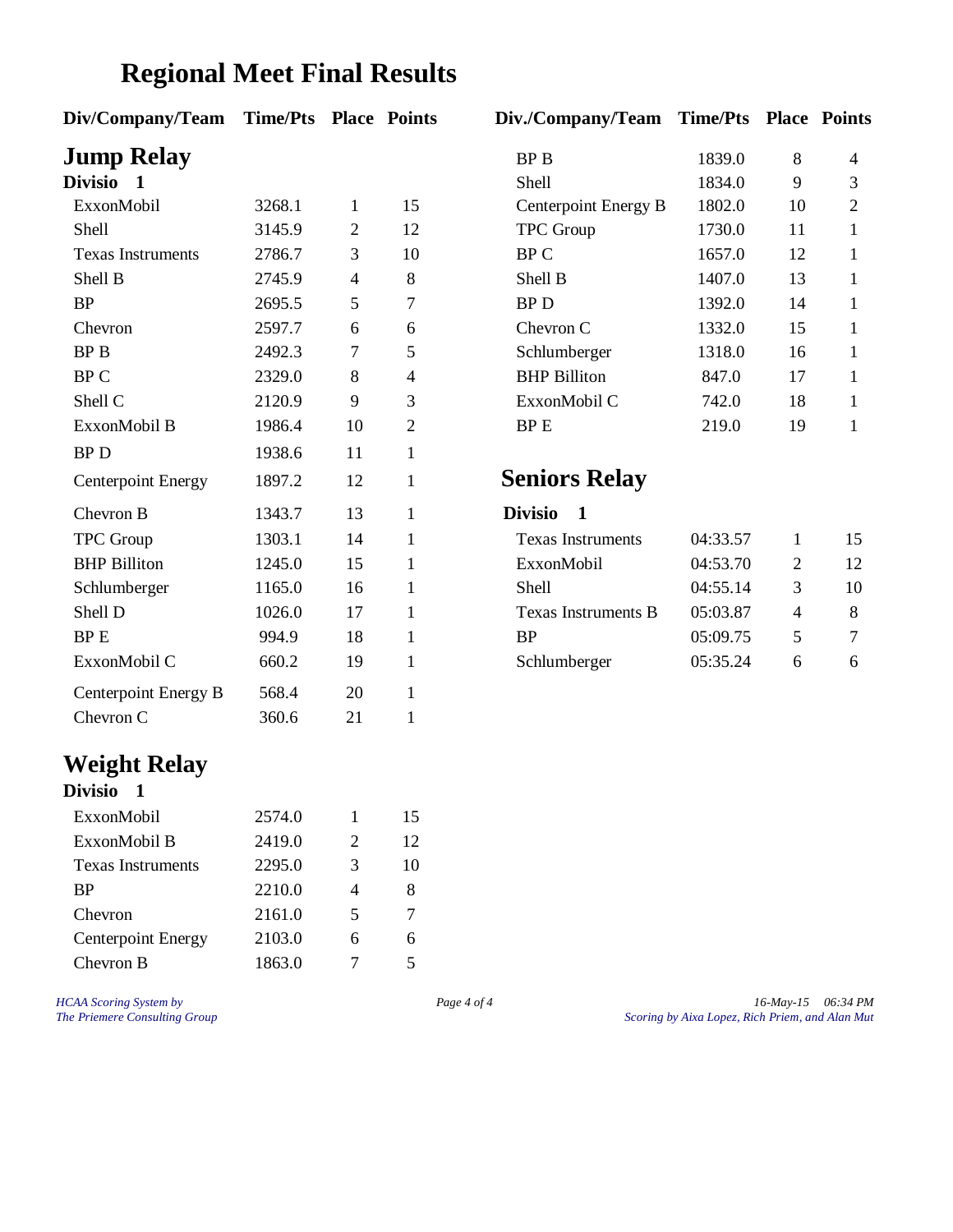### **Team Results: Men's 3000 Meters**

|                         | <b>Name</b>              | Age | <b>Heat</b><br><b>Place</b> | <b>Overall</b> | <b>AgeGrp</b>            | <b>Time</b> | Pace | <b>Points</b>           | <b>Team</b> |
|-------------------------|--------------------------|-----|-----------------------------|----------------|--------------------------|-------------|------|-------------------------|-------------|
| <b>DIVISION 1</b>       | <b>MEN</b>               |     |                             |                |                          |             |      |                         |             |
|                         | $1$ BP                   |     |                             |                |                          |             |      |                         | 14          |
|                         | Stelzer, Chris           | 41  | $\mathbf{1}$                | 26             | $\mathbf{1}$             | 09:52.32    | 5:17 | $\mathbf{1}$            |             |
|                         | Barton, John             | 53  | 8                           | 33             | $\overline{2}$           | 11:46.70    | 6:19 | $\overline{2}$          |             |
|                         | Weber, Bernie            | 58  | 10                          | 35             | 3                        | 11:51.58    | 6:21 | 3                       |             |
|                         | Cheng, Changrui          | 40  | $\overline{4}$              | 29             | $\overline{\mathbf{4}}$  | 11:08.41    | 5:58 | 4                       |             |
|                         | Barrilleaux, Mark        | 60  | 17                          | 42             | $\overline{\mathcal{L}}$ | 12:55.04    | 6:55 | 4                       |             |
|                         | Lopez, Rigoberto         | 25  | 12                          | 12             | 6                        | 11:39.02    | 6:14 | $\boldsymbol{0}$        |             |
|                         | Anish, Augustin          | 30  | 18                          | 18             | 9                        | 12:35.66    | 6:45 | $\boldsymbol{0}$        |             |
|                         | Jordan, Terry            | 55  | 24                          | 49             | 9                        | 13:45.53    | 7:22 | $\boldsymbol{0}$        |             |
| $\boldsymbol{2}$        | <b>Texas Instruments</b> |     |                             |                |                          |             |      |                         | 15          |
|                         | Schmidt, Brian           | 46  | $\mathfrak{2}$              | 27             | $\overline{2}$           | 09:59.52    | 5:21 | $\overline{c}$          |             |
|                         | Luppino, Will            | 23  | 5                           | 5              | $\overline{c}$           | 10:21.88    | 5:33 | $\overline{c}$          |             |
|                         | Hull, Chuck              | 62  | $\overline{7}$              | 32             | $\overline{c}$           | 11:43.71    | 6:17 | $\overline{c}$          |             |
|                         | Papermaster, Barry       | 61  | 13                          | 38             | 3                        | 12:16.80    | 6:35 | 3                       |             |
|                         | Bilhan, Haydar           | 47  | 11                          | 36             | 6                        | 12:00.04    | 6:26 | 6                       |             |
|                         | VanBesien, Bies          | 75  | 21                          | 46             | 6                        | 13:31.72    | 7:15 | $\boldsymbol{0}$        |             |
|                         | King, Rio                | 73  | 29                          | 54             | 9                        | 15:06.33    | 8:06 | $\mathbf{0}$            |             |
|                         | 3 ExxonMobil             |     |                             |                |                          |             |      |                         | 18          |
|                         | Cater-Cyker, Zach        | 30  | $\overline{2}$              | $\overline{c}$ | 1                        | 09:27.51    | 5:04 | 1                       |             |
|                         | Riley, Paul              | 33  | 3                           | 3              | $\overline{2}$           | 09:28.37    | 5:04 | $\overline{c}$          |             |
|                         | Salazar, Fernando        | 50  | 12                          | 37             | $\overline{4}$           | 12:14.45    | 6:33 | $\overline{\mathbf{4}}$ |             |
|                         | Smith, Stephen           | 62  | 20                          | 45             | 5                        | 13:08.32    | 7:02 | 5                       |             |
|                         | Villareal, Daniel        | 31  | 9                           | 9              | 6                        | 10:49.52    | 5:48 | 6                       |             |
|                         | Hunyh, Troy              | 37  | 17                          | 17             | 8                        | 12:32.07    | 6:43 | $\boldsymbol{0}$        |             |
|                         | Chambers, Barry          | 71  | 28                          | 53             | 8                        | 14:40.15    | 7:52 | $\boldsymbol{0}$        |             |
|                         | Bryant, John             | 52  | 27                          | 52             | 11                       | 14:39.29    | 7:51 | $\boldsymbol{0}$        |             |
| $\overline{\mathbf{4}}$ | <b>Chevron</b>           |     |                             |                |                          |             |      |                         | 22          |
|                         | Sevin, Bob               | 58  | 6                           | 31             | $\mathbf{1}$             | 11:38.55    | 6:14 | $\mathbf 1$             |             |
|                         | Brown, Jason             | 34  | 4                           | $\overline{4}$ | 3                        | 09:28.64    | 5:05 | 3                       |             |
|                         | Malia, Nhial             | 28  | 7                           | $\tau$         | 3                        | 10:39.33    | 5:42 | 3                       |             |
|                         | Rasmussen, Ragnar        | 43  | 19                          | 44             | $\overline{7}$           | 13:01.06    | 6:58 | $\overline{7}$          |             |
|                         | Huerta, Steve            | 26  | 15                          | 15             | 8                        | 12:28.65    | 6:41 | 8                       |             |
| 5                       | <b>Shell</b>             |     |                             |                |                          |             |      |                         | 23          |
|                         | Everett, Sherman         | 49  | 3                           | 28             | $\mathfrak{Z}$           | 10:31.84    | 5:38 | 3                       |             |
|                         | Daniels, Adam            | 35  | 6                           | 6              | 4                        | 10:26.04    | 5:35 | 4                       |             |
|                         |                          |     |                             |                |                          |             |      |                         |             |

*HCAA Scoring System by Page 1 of 2 Page 1 of 2 17-May-15 09:57 AM*<br>*Page 1 of 2 Scoring by Aixa Lopez, Rich Priem, and Alan Mut The Priemere Consulting Group Scoring by Aixa Lopez, Rich Priem, and Alan Mut*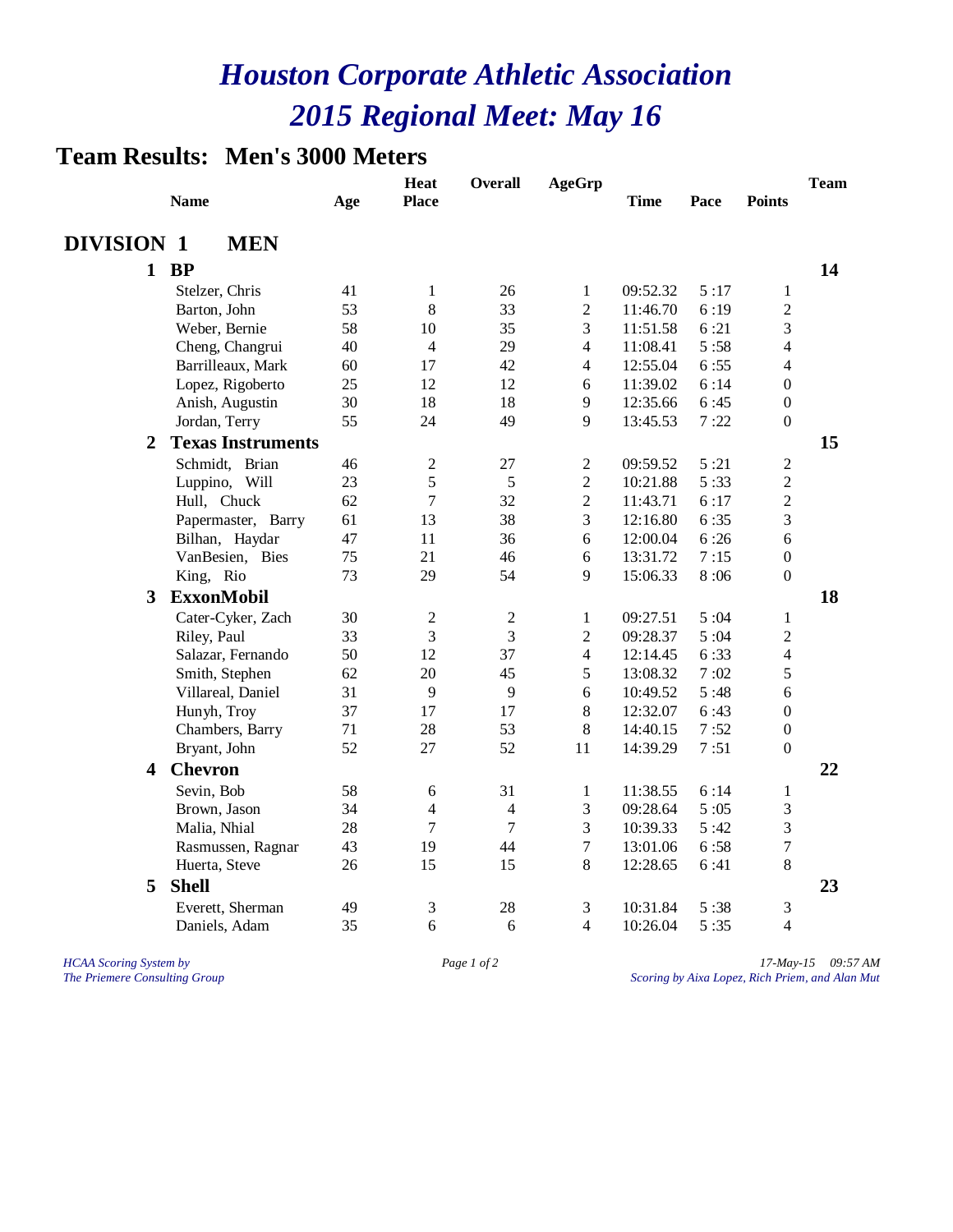## **Team Results: Men's 3000 Meters**

|   | <b>Name</b>               | Age | <b>Heat</b><br><b>Place</b> | Overall | <b>AgeGrp</b>  | <b>Time</b> | Pace | <b>Points</b>    | <b>Team</b> |
|---|---------------------------|-----|-----------------------------|---------|----------------|-------------|------|------------------|-------------|
|   | Gage, Ron                 | 34  | 8                           | 8       | 5              | 10:46.18    | 5:46 | 5                |             |
|   | Linn, Rich                | 56  | 14                          | 39      | 5              | 12:22.30    | 6:38 | 5                |             |
|   | Hawley, Rick              | 50  | 15                          | 40      | 6              | 12:33.21    | 6:44 | 6                |             |
|   | Puentes, Carlos           | 27  | 14                          | 14      | 7              | 12:25.82    | 6:40 | $\boldsymbol{0}$ |             |
|   | Martin, Darren            | 52  | 16                          | 41      | $\overline{7}$ | 12:47.18    | 6:51 | $\boldsymbol{0}$ |             |
|   | Franknecht, Bob           | 60  | 26                          | 51      | $\tau$         | 14:07.29    | 7:34 | $\boldsymbol{0}$ |             |
|   | Le, Thai                  | 52  | 18                          | 43      | 8              | 12:55.80    | 6:56 | $\boldsymbol{0}$ |             |
|   | Lucas, Sean               | 25  | 16                          | 16      | 9              | 12:32.07    | 6:43 | $\boldsymbol{0}$ |             |
| 6 | <b>BHP Billiton</b>       |     |                             |         |                |             |      |                  | 35          |
|   | Lowry, Bradley            | 26  | $\mathbf{1}$                | 1       | 1              | 09:27.27    | 5:04 | 1                |             |
|   | Allouache, Aimon          | 24  | 11                          | 11      | 5              | 11:11.19    | 6:00 | 5                |             |
|   | Sorrentino, Nick          | 33  | 13                          | 13      | $\overline{7}$ | 11:51.07    | 6:21 | 7                |             |
|   | Bibler, Luke              | 31  | 21                          | 21      | 11             | 13:44.34    | 7:22 | 11               |             |
|   | Zisman, Blake             | 24  | 22                          | 22      | 11             | 13:49.05    | 7:24 | 11               |             |
| 7 | Schlumberger              |     |                             |         |                |             |      |                  | 37          |
|   | Hammervold, Jerry         | 63  | 5                           | 30      | $\mathbf{1}$   | 11:34.58    | 6:12 | $\mathbf{1}$     |             |
|   | Andre Momie,              | 44  | 9                           | 34      | 5              | 11:50.51    | 6:21 | 5                |             |
|   | Wouter Smits, Jan         | 49  | 23                          | 48      | 9              | 13:41.63    | 7:20 | 9                |             |
|   | Olivo, Heriberto Javie    | 36  | 20                          | 20      | 10             | 13:20.08    | 7:09 | 10               |             |
|   | Pokul, Andrey             | 33  | 23                          | 23      | 12             | 13:54.69    | 7:27 | 12               |             |
| 8 | <b>Centerpoint Energy</b> |     |                             |         |                |             |      |                  | 47          |
|   | Cooper, Andrew            | 28  | 10                          | 10      | $\overline{4}$ | 11:04.13    | 5:56 | 4                |             |
|   | Truman, Robert            | 49  | 22                          | 47      | 8              | 13:36.17    | 7:17 | 8                |             |
|   | Flores, Matthew           | 24  | 19                          | 19      | 10             | 13:17.78    | 7:07 | 10               |             |
|   | Martinez, Misael          | 29  | 24                          | 24      | 12             | 14:33.53    | 7:48 | 12               |             |
|   | Garcia, Paulino           | 37  | 25                          | 25      | 13             | 14:53.88    | 7:59 | 13               |             |
| 9 | <b>TPC Group</b>          |     |                             |         |                |             |      |                  | 4010        |
|   | Maat, Cliff               | 50  | 25                          | 50      | 10             | 13:49.26    | 7:24 | 10               |             |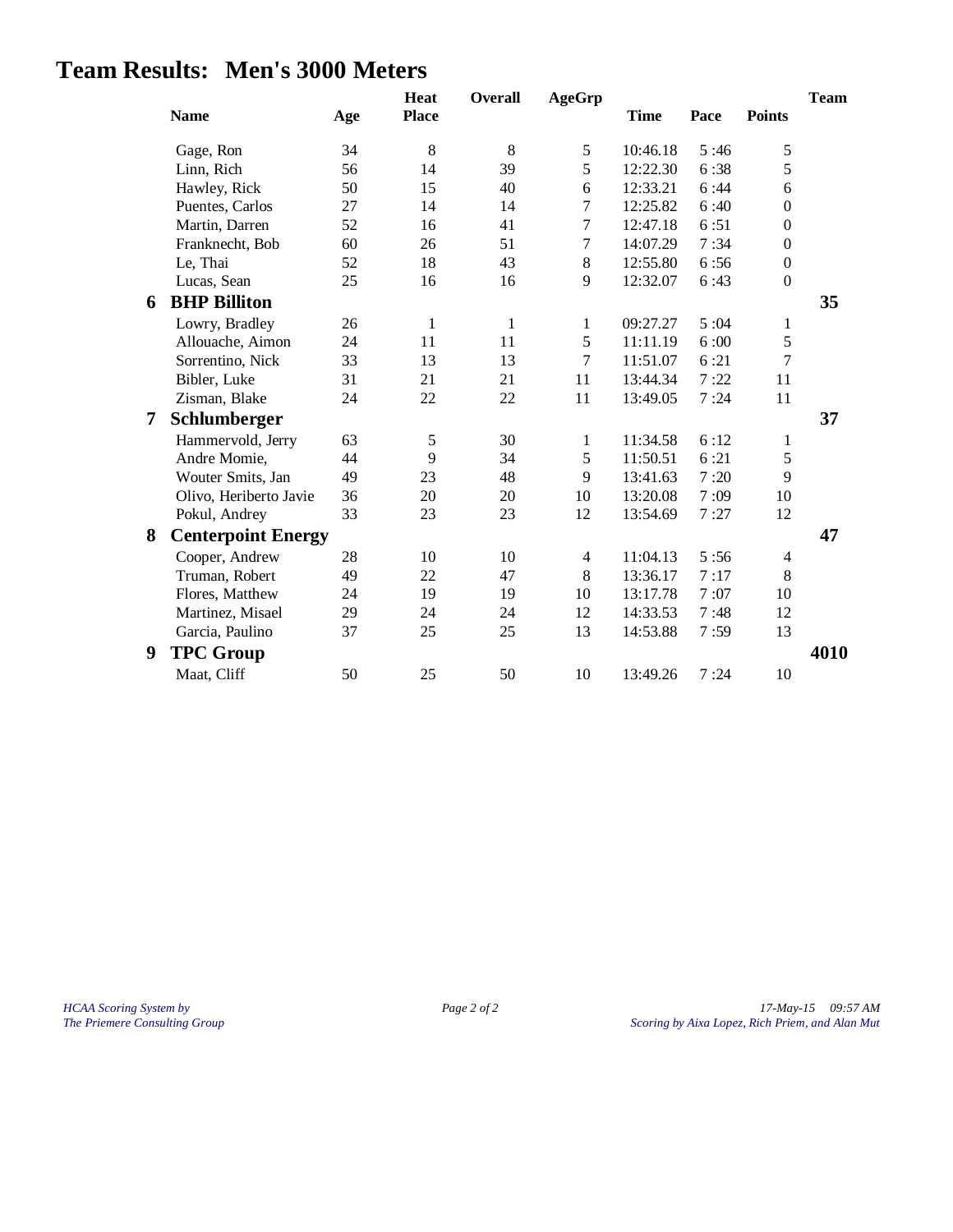## **Team Results: Women's 3000 Meters**

|                         |                                            |          | Overall             | <b>AgeGrp</b>                |                      |               |                                | <b>Team</b> |  |
|-------------------------|--------------------------------------------|----------|---------------------|------------------------------|----------------------|---------------|--------------------------------|-------------|--|
|                         | <b>Name</b>                                | Age      |                     |                              | <b>Time</b>          | Pace          | <b>Points</b>                  |             |  |
| <b>DIVISION 1</b>       | <b>WOMEN</b>                               |          |                     |                              |                      |               |                                |             |  |
|                         |                                            |          |                     |                              |                      |               |                                | 7           |  |
|                         | $1$ BP                                     |          |                     |                              |                      |               |                                |             |  |
|                         | Landry, Elyse                              | 25<br>24 | 1<br>$\overline{2}$ | 1                            | 11:43.36             | 6:17          | 1                              |             |  |
|                         | Syal, Sita                                 | 42       | 8                   | $\overline{2}$               | 12:27.27             | 6:40          | $\overline{c}$                 |             |  |
|                         | Harris, Caren<br>Cabrera, Reyna            | 55       | 13                  | $\sqrt{2}$<br>$\overline{2}$ | 13:09.49             | 7:03          | $\boldsymbol{2}$<br>$\sqrt{2}$ |             |  |
|                         |                                            | 47       | 10                  | $\overline{4}$               | 14:55.68<br>13:44.59 | 8:00<br>7:22  | $\boldsymbol{0}$               |             |  |
|                         | Beale, Antoinette                          |          |                     |                              |                      |               |                                |             |  |
| $\overline{2}$          | <b>Chevron</b>                             |          |                     |                              |                      |               |                                | 9           |  |
|                         | Avila, Jessica                             | 41       | 3                   | $\mathbf{1}$                 | 12:36.82             | 6:45          | $\mathbf{1}$                   |             |  |
|                         | Samano, Lorelea                            | 35       | 12                  | $\boldsymbol{2}$             | 14:43.13             | 7:53          | $\sqrt{2}$                     |             |  |
|                         | Coyle, Sarah                               | 26       | 5                   | $\mathfrak{Z}$               | 13:05.22             | 7:01          | $\mathfrak{Z}$                 |             |  |
|                         | Bell, Melanie                              | 47       | 9                   | 3                            | 13:14.54             | 7:06          | $\mathfrak{Z}$                 |             |  |
|                         | Leiva, Emilce                              | 44       | 22                  | $\tau$                       | 15:50.47             | 8:29          | $\boldsymbol{0}$               |             |  |
| 3                       | <b>Texas Instruments</b>                   |          |                     |                              |                      |               |                                | 14          |  |
|                         | McCauley, Heidi                            | 54       | 7                   | $\mathbf{1}$                 | 13:08.32             | 7:02          | 1                              |             |  |
|                         | Nagel, Heidi                               | 52       | 15                  | 3                            | 14:57.67             | 8:01          | 3                              |             |  |
|                         | Gonzalez, Terry                            | 61       | 17                  | $\overline{4}$               | 15:12.63             | 8:09          | 4                              |             |  |
|                         | Sulser, Dianna                             | 59       | 21                  | 6                            | 15:50.03             | 8:29          | 6                              |             |  |
|                         | Salter, Mary                               | 73       | 30                  | 10                           | 19:48.55             | 10:37         | $\boldsymbol{0}$               |             |  |
|                         | St. John, Cissy                            | 49       | 31                  | 10                           | 19:58.25             | 10:42         | $\boldsymbol{0}$               |             |  |
| $\overline{\mathbf{4}}$ | <b>Shell</b>                               |          |                     |                              |                      |               |                                | 15          |  |
|                         | Shek, May                                  | 35       | $\overline{4}$      | $\mathbf{1}$                 | 12:37.79             | 6:46          | 1                              |             |  |
|                         | Muylie, Robyn                              | 30       | 20                  | $\mathfrak{Z}$               | 15:39.56             | 8:24          | $\mathfrak{Z}$                 |             |  |
|                         | Postif, Sophie                             | 54       | 18                  | $\sqrt{5}$                   | 15:36.21             | 8:22          | 5                              |             |  |
|                         | Gilchrest, Molly                           | 40       | 14                  | 6                            | 14:56.80             | 8:01          | 6                              |             |  |
| 5                       | Schlumberger                               |          |                     |                              |                      |               |                                | 19          |  |
|                         | Blanc, Eliane                              | 29       | 6                   | $\overline{4}$               | 13:07.80             | 7:02          | $\overline{4}$                 |             |  |
|                         | Shetty, Mithali                            | 35       | 27                  | $\overline{\mathcal{A}}$     | 18:32.18             | 9:56          | $\overline{4}$                 |             |  |
|                         | Lem, Eng Eng                               | 34       | 32                  | $\sqrt{5}$                   | 20:59.69             | 11:15         | 5                              |             |  |
|                         | Kontsedal, Tanya                           | 23       | 19                  | 6                            | 15:37.53             | 8:22          | 6                              |             |  |
|                         | Deng, Mai                                  | 47       | 23                  | 8                            | 15:51.16             | 8:30          | $\boldsymbol{0}$               |             |  |
| 6                       | <b>Centerpoint Energy</b>                  |          |                     |                              |                      |               |                                | 30          |  |
|                         | Mendoza, Pamela                            | 29       | 16                  | $\sqrt{5}$                   | 15:01.14             | 8:03          | 5                              |             |  |
|                         | Hill, Kerale                               | 25       | 24                  | $\boldsymbol{7}$             | 16:19.98             | 8:45          | $\boldsymbol{7}$               |             |  |
|                         | Chaganti, Mythili                          | 41       | 25                  | $\mathbf{9}$                 | 17:17.10             | 9:16          | 9                              |             |  |
|                         | Fullen, Catherine                          | 52       | 29                  | 9                            | 19:45.48             | 10:35         | 9                              |             |  |
| 7                       | <b>ExxonMobil</b>                          |          |                     |                              |                      |               |                                | 1020        |  |
|                         |                                            |          |                     |                              |                      |               |                                |             |  |
|                         | Rentaimaier, Penny<br>Martinez, Clementina | 49       | 11                  | 5<br>$\boldsymbol{7}$        | 14:10.07             | 7:36          | 5<br>$\boldsymbol{7}$          |             |  |
|                         | Sharp, Pat                                 | 56<br>68 | 26<br>28            | $8\,$                        | 18:12.50<br>19:41.29 | 9:46<br>10:33 | $8\,$                          |             |  |
|                         |                                            |          |                     |                              |                      |               |                                |             |  |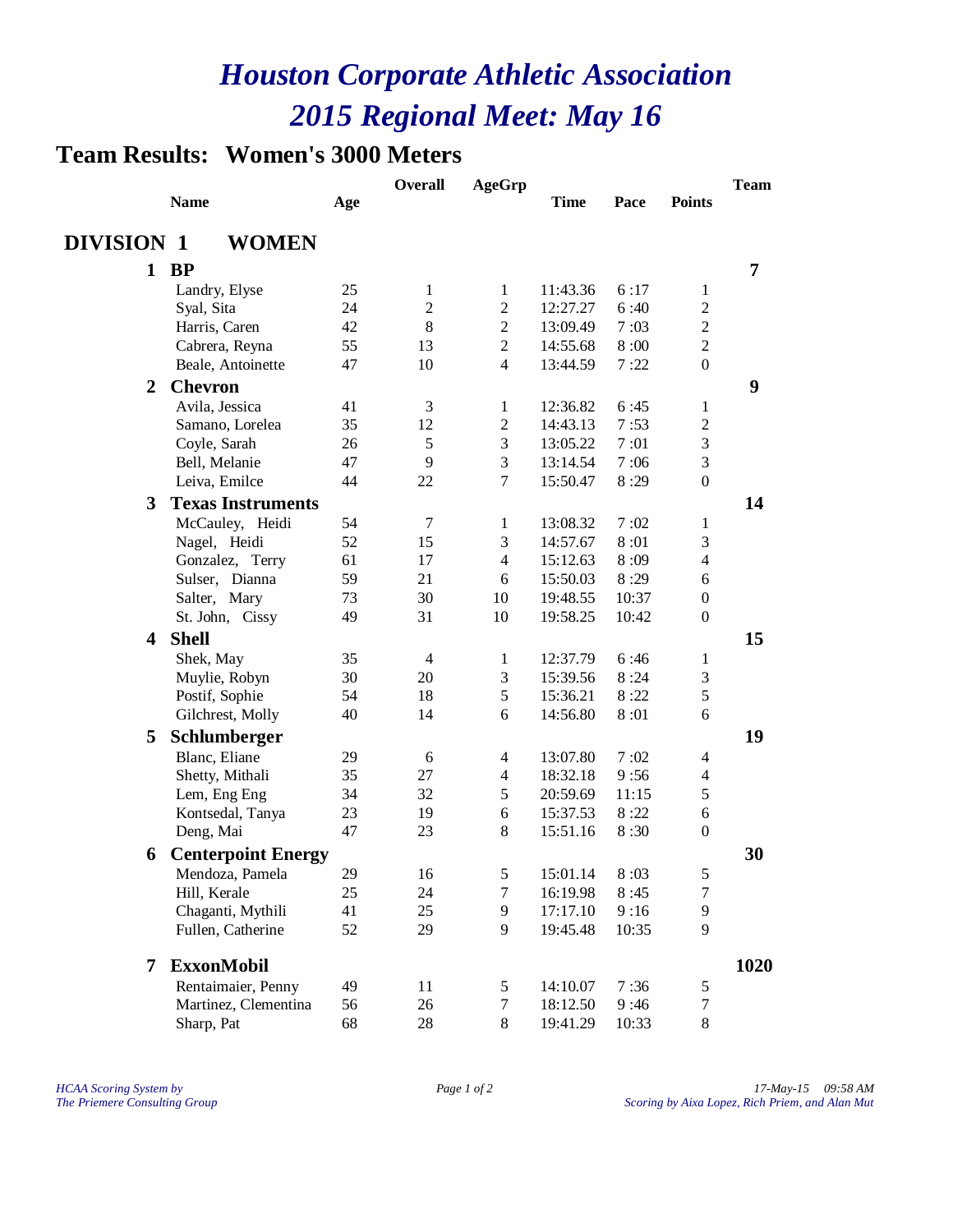# **Team Results: Men's Mile Team**

| Ran            | <b>Nam</b>                     | <b>Gende</b> | Age | <b>Tim</b> | <b>Plac</b>    | <b>Points</b> |
|----------------|--------------------------------|--------------|-----|------------|----------------|---------------|
| <b>Divisio</b> | 1                              |              |     |            |                |               |
|                | 1 BHP Billiton                 |              |     |            |                | 10            |
|                | Lowry, Bradley                 | M            | 26  | 04:47.58   | $\mathbf{1}$   |               |
|                | Allouache, Aimon               | M            | 24  | 05:28.00   | 9              |               |
|                | 2 Chevron                      |              |     |            |                | 10            |
|                | Brown, Jason                   | M            | 34  | 04:48.73   | $\sqrt{2}$     |               |
|                | Malia, Nhial                   | M            | 28  | 05:18.52   | 8              |               |
|                | <b>3 Texas Instruments</b>     |              |     |            |                | 10            |
|                | Luppino, Will                  | M            | 23  | 04:50.81   | 3              |               |
|                | Southard, Eric                 | $\mathbf{M}$ | 32  | 05:08.93   | $\overline{7}$ |               |
|                | 4 Schlumberger                 |              |     |            |                | 16            |
|                | Hutchins, Darren               | M            | 34  | 04:53.00   | $\overline{4}$ |               |
|                | Temple, Philip                 | $\mathbf{M}$ | 32  | 05:40.98   | 12             |               |
|                | 5 ExxonMobil                   |              |     |            |                | 16            |
|                | Riley, Paul                    | M            | 33  | 05:00.85   | 5              |               |
|                | Chen, David                    | M            | 26  | 05:37.07   | 11             |               |
|                | 6 BP                           |              |     |            |                | 16            |
|                | Stelzer, Chris                 | M            | 41  | 05:02.27   | 6              |               |
|                | Tonui, Eric                    | M            | 47  | 05:32.53   | 10             |               |
|                | <b>7 Centerpoint Energy</b>    |              |     |            |                | 32            |
|                | Cooper, Andrew                 | M            | 28  | 05:42.78   | 13             |               |
|                | Flores, Matthew                | M            | 24  | 06:43.57   | 19             |               |
|                | 8 Shell                        |              |     |            |                | 34            |
|                | Puentes, Carlos                | M            | 27  | 06:15.98   | 16             |               |
|                | Lucas, Sean                    | M            | 25  | 06:24.76   | 18             |               |
|                | 9 BP C                         |              |     |            |                | 35            |
|                | Kassim, Ali                    | M            | 25  | 06:13.53   | 15             |               |
|                | Noaman, Mohab                  | M            | 30  | 07:00.13   | 20             |               |
|                | <b>10 Centerpoint Energy B</b> |              |     |            |                | 43            |
|                | Martinez, Misael               | M            | 29  | 07:02.39   | 21             |               |
|                | Ogboye, Liafis                 | M            | 32  | 09:56.41   | 22             |               |
|                | 99 BP B                        |              |     |            |                | 99            |
|                | Lopez, Rigoberto               | M            | 25  | 05:48.12   | 14             |               |
| 99.            | <b>Chevron B</b>               |              |     |            |                | 99            |
|                | Huerta, Steve                  | M            | 26  | 06:18.82   | 17             |               |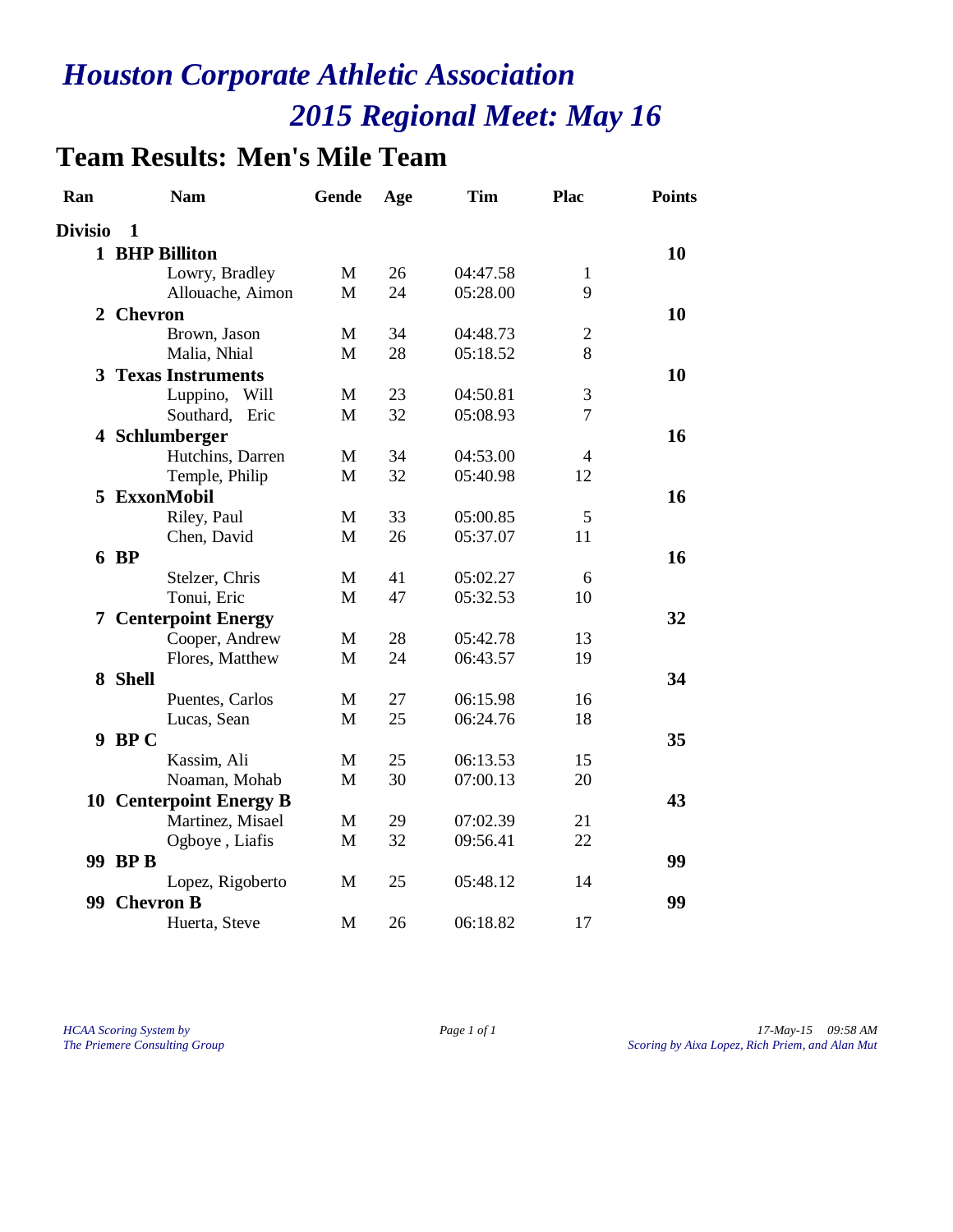## **Individual Results: Men's Mile Team**

| Ran            | <b>Nam</b>       |   |    | Gende Age Company         | Tim      | <b>HeatPlace</b> | Div.Plac       |
|----------------|------------------|---|----|---------------------------|----------|------------------|----------------|
| 1              | Lowry, Bradley   | M | 26 | <b>BHP</b> Billiton       | 04:47.58 | 1                | 1              |
| 2              | Brown, Jason     | M | 34 | Chevron                   | 04:48.73 | $\mathfrak{2}$   | $\overline{2}$ |
| 3              | Luppino, Will    | M | 23 | <b>Texas Instruments</b>  | 04:50.81 | 3                | 3              |
| $\overline{4}$ | Hutchins, Darren | M | 34 | Schlumberger              | 04:53.00 | $\overline{4}$   | $\overline{4}$ |
| 5              | Riley, Paul      | M | 33 | ExxonMobil                | 05:00.85 | 5                | 5              |
| 6              | Stelzer, Chris   | M | 41 | <b>BP</b>                 | 05:02.27 | 6                | 6              |
| 7              | Southard, Eric   | M | 32 | <b>Texas Instruments</b>  | 05:08.93 | $\overline{7}$   | 7              |
| 8              | Malia, Nhial     | M | 28 | Chevron                   | 05:18.52 | 8                | 8              |
| 9              | Allouache, Aimon | M | 24 | <b>BHP</b> Billiton       | 05:28.00 | 9                | 9              |
| 10             | Tonui, Eric      | M | 47 | <b>BP</b>                 | 05:32.53 | 10               | 10             |
| 11             | Chen, David      | M | 26 | ExxonMobil                | 05:37.07 | 11               | 11             |
| 12             | Temple, Philip   | M | 32 | Schlumberger              | 05:40.98 | 12               | 12             |
| 13             | Cooper, Andrew   | M | 28 | <b>Centerpoint Energy</b> | 05:42.78 | 13               | 13             |
| 14             | Lopez, Rigoberto | M | 25 | BP B                      | 05:48.12 | 14               | 14             |
| 15             | Kassim, Ali      | M | 25 | BP C                      | 06:13.53 | 15               | 15             |
| 16             | Puentes, Carlos  | M | 27 | <b>Shell</b>              | 06:15.98 | 16               | 16             |
| 17             | Huerta, Steve    | M | 26 | Chevron B                 | 06:18.82 | 17               | 17             |
| 18             | Lucas, Sean      | M | 25 | Shell                     | 06:24.76 | 18               | 18             |
| 19             | Flores, Matthew  | M | 24 | <b>Centerpoint Energy</b> | 06:43.57 | 19               | 19             |
| 20             | Noaman, Mohab    | M | 30 | BP C                      | 07:00.13 | 20               | 20             |
| 21             | Martinez, Misael | M | 29 | <b>Centerpoint Energy</b> | 07:02.39 | 21               | 21             |
| 22             | Ogboye, Liafis   | M | 32 | Centerpoint Energy        | 09:56.41 | 22               | 22             |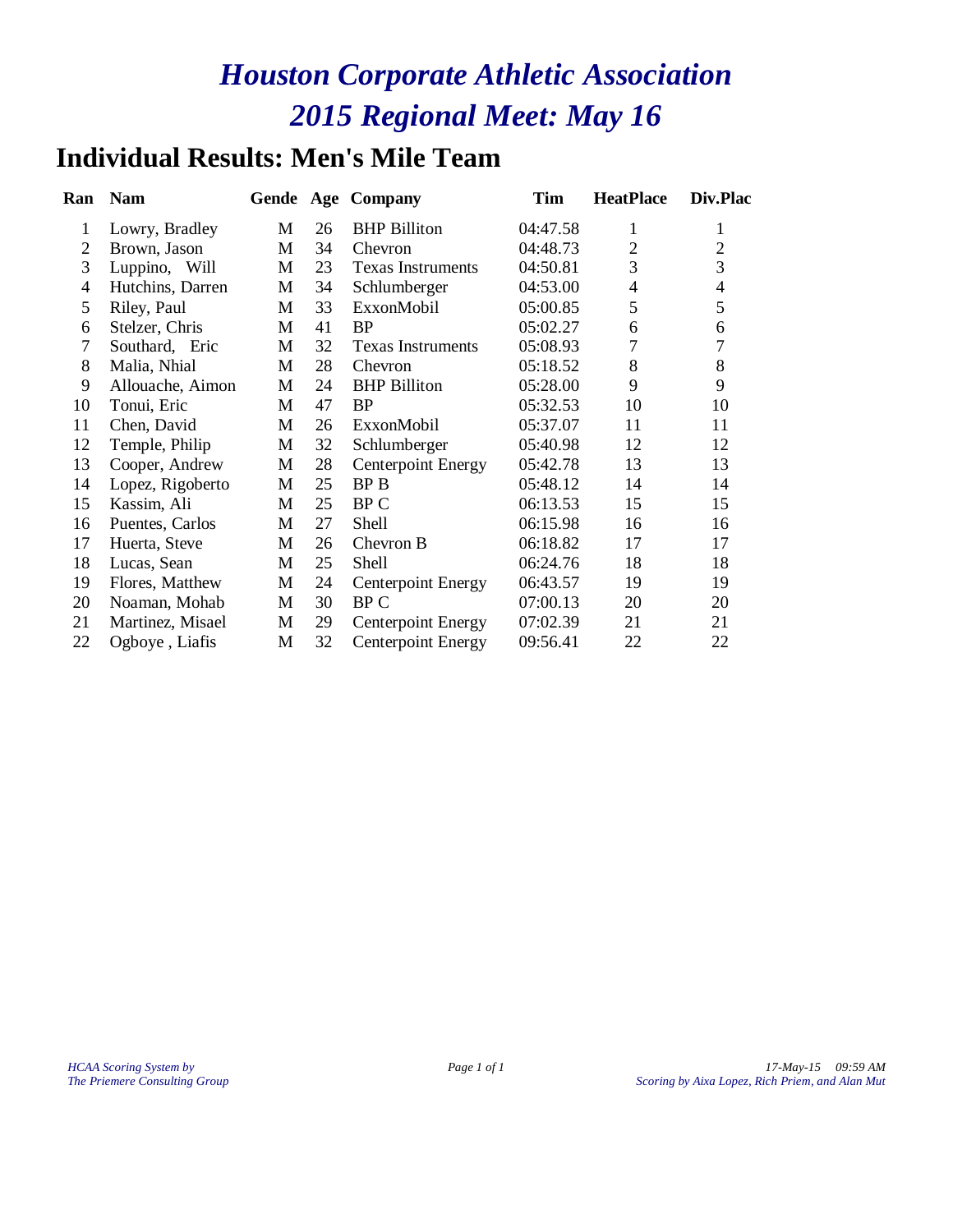# **Team Results: Women's 800m Team**

| Ran            | <b>Nam</b>         | <b>Se</b>    | Age | <b>Tim</b> | Plac           | <b>Points</b> |
|----------------|--------------------|--------------|-----|------------|----------------|---------------|
| <b>Divisio</b> | 1                  |              |     |            |                |               |
|                | $1$ BP             |              |     |            |                | 6             |
|                | Landry, Elyse      | F            | 25  | 02:38.99   | $\overline{2}$ |               |
|                | Pillari, Laura     | $\mathbf F$  | 25  | 02:42.19   | $\overline{4}$ |               |
|                | 2 ExxonMobil       |              |     |            |                | 8             |
|                | Gentry, Nora       | F            | 25  | 02:31.77   | 1              |               |
|                | Clark, Tawana      | $\mathbf F$  | 38  | 02:49.19   | $\overline{7}$ |               |
|                | 3 Schlumberger     |              |     |            |                | 16            |
|                | Russell, Ashley    | F            | 26  | 02:40.91   | 3              |               |
|                | Jackson, Katherine | F            | 31  | 03:09.01   | 13             |               |
|                | 4 Chevron          |              |     |            |                | 17            |
|                | Coyle, Sarah       | $\mathbf F$  | 26  | 02:42.59   | 5              |               |
|                | Tan, Anna          | $\mathbf{F}$ | 31  | 03:08.35   | 12             |               |
|                | 5 Shell            |              |     |            |                | 17            |
|                | Desutter, Dana     | F            | 23  | 02:58.62   | 8              |               |
|                | Muylie, Robyn      | $\mathbf{F}$ | 30  | 03:03.33   | 9              |               |
|                | 6 BP B             |              |     |            |                | 20            |
|                | Dong, Amanda       | $\mathbf{F}$ | 26  | 02:44.56   | 6              |               |
|                | Cabrera, Reyna     | $\mathbf{F}$ | 55  | 03:28.13   | 14             |               |
|                | 7 BPC              |              |     |            |                | 27            |
|                | Garifalos, Erin    | F            | 28  | 03:06.94   | 11             |               |
|                | Holt, Camellia     | $\mathbf{F}$ | 31  | 03:44.04   | 16             |               |
|                | 99 BHP Billiton    |              |     |            |                | 99            |
|                | Garza, Ashley      | F            | 30  | 03:06.31   | 10             |               |
|                | 99 Chevron B       |              |     |            |                | 99            |
|                | Leiva, Emilce      | F            | 44  | 03:38.80   | 15             |               |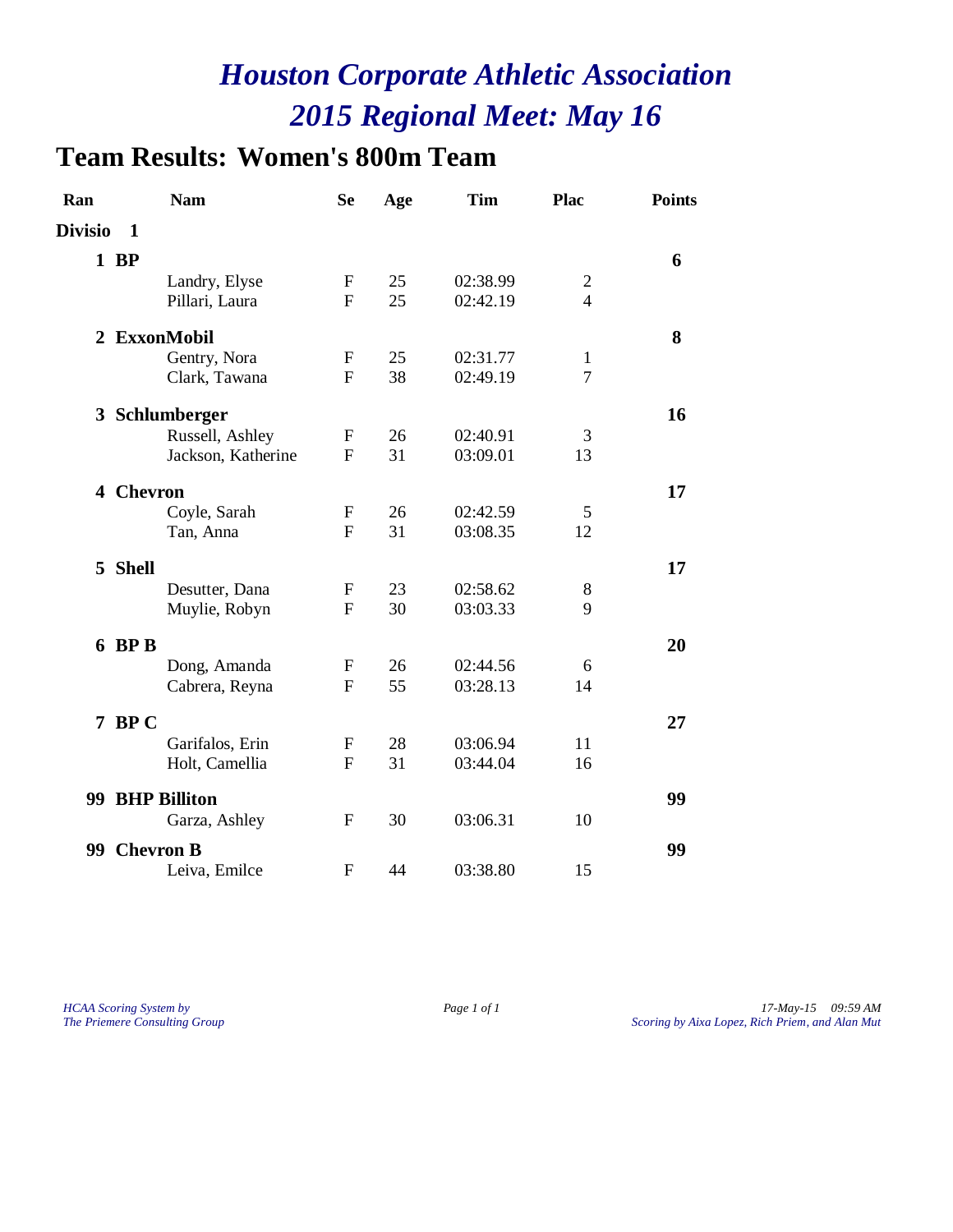# **Individual Results: Women's 800m Team**

| Ran            | <b>Nam</b>         | <b>Se</b>        |    | <b>Age Company</b>  | <b>Tim</b> | <b>HeatPlace</b> | Div.Plac       |
|----------------|--------------------|------------------|----|---------------------|------------|------------------|----------------|
| $\mathbf{1}$   | Gentry, Nora       | ${\bf F}$        | 25 | ExxonMobil          | 02:31.77   | 1.0              | $\mathbf{1}$   |
| $\overline{2}$ | Landry, Elyse      | $\boldsymbol{F}$ | 25 | <b>BP</b>           | 02:38.99   | 2.0              | $\overline{2}$ |
| 3              | Russell, Ashley    | ${\bf F}$        | 26 | Schlumberger        | 02:40.91   | 3.0              | 3              |
| $\overline{4}$ | Pillari, Laura     | F                | 25 | <b>BP</b>           | 02:42.19   | 4.0              | $\overline{4}$ |
| 5              | Coyle, Sarah       | $\boldsymbol{F}$ | 26 | Chevron             | 02:42.59   | 5.0              | 5              |
| 6              | Dong, Amanda       | ${\bf F}$        | 26 | <b>BP</b> B         | 02:44.56   | 6.0              | 6              |
| 7              | Clark, Tawana      | ${\bf F}$        | 38 | ExxonMobil          | 02:49.19   | 7.0              | $\tau$         |
| 8              | Desutter, Dana     | F                | 23 | Shell               | 02:58.62   | 8.0              | 8              |
| 9              | Muylie, Robyn      | F                | 30 | Shell               | 03:03.33   | 9.0              | 9              |
| 10             | Garza, Ashley      | $\boldsymbol{F}$ | 30 | <b>BHP</b> Billiton | 03:06.31   | 10.0             | 10             |
| 11             | Garifalos, Erin    | $\boldsymbol{F}$ | 28 | BP C                | 03:06.94   | 11.0             | 11             |
| 12             | Tan, Anna          | F                | 31 | Chevron             | 03:08.35   | 12.0             | 12             |
| 13             | Jackson, Katherine | ${\bf F}$        | 31 | Schlumberger        | 03:09.01   | 13.0             | 13             |
| 14             | Cabrera, Reyna     | F                | 55 | <b>BPB</b>          | 03:28.13   | 14.0             | 14             |
| 15             | Leiva, Emilce      | $\boldsymbol{F}$ | 44 | Chevron B           | 03:38.80   | 15.0             | 15             |
| 16             | Holt, Camellia     | $\boldsymbol{F}$ | 31 | BP C                | 03:44.04   | 16.0             | 16             |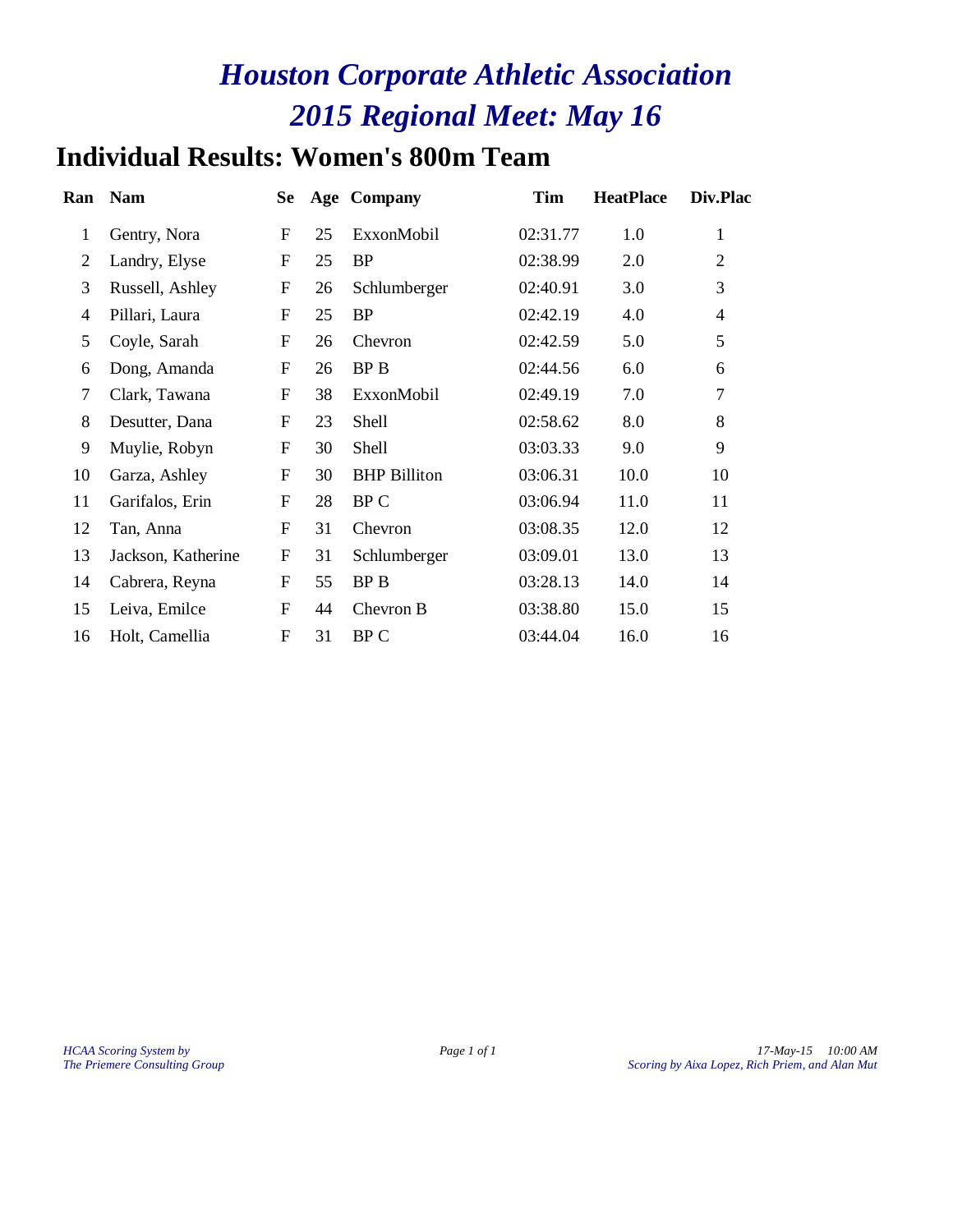## **Team Results: Jump Relay**

| <b>Rank</b>    | <b>Name</b>                                                                  | <b>Sex</b>                  | Age      | HJ                                    | <b>Pts</b>     | LJ                           | <b>Pts</b>     | <b>Points</b>                                            |
|----------------|------------------------------------------------------------------------------|-----------------------------|----------|---------------------------------------|----------------|------------------------------|----------------|----------------------------------------------------------|
| <b>Divisio</b> | 1                                                                            |                             |          |                                       |                |                              |                |                                                          |
|                | 1 ExxonMobil A<br>Thomas, Ken<br>Vollmer, Larry                              | $\mathbf M$<br>$\mathbf{M}$ | 58<br>63 | $5^{\circ}$ 00.00"<br>4' 10.00"       | 821.9<br>840.6 | 16' 02.50"<br>16' 05.50"     | 768.8<br>836.9 | 3,268.1<br>1,590.7<br>1,677.4                            |
| $\overline{2}$ | <b>Shell A</b><br>Hickman, Will<br>Steddum,                                  | M<br>$\mathbf{F}$           | 41<br>41 | 5' 08.00"<br>4' 10.00"                | 800.0<br>805.6 | 17' 02.00"<br>18' 06.00"     | 673.2<br>867.2 | 3,145.9<br>1,473.2<br>1,672.7                            |
| 3              | <b>Texas Instruments A</b><br>Phillips, Sheri<br>Tucker, David               | F<br>M                      | 53<br>54 | 4' 02.00"<br>4' 08.00"                | 793.7<br>727.3 | 12' 01.00"<br>13' 11.00"     | 647.3<br>618.5 | 2,786.8<br>1,441.0<br>1,345.8                            |
|                | 4 Shell B<br>Lewis, Julian<br>Hastings-Smith,                                | $\mathbf M$<br>$\mathbf F$  | 23<br>25 | 5' 10.00"<br>4' 10.00"                | 736.8<br>707.3 | 19' 01.00"<br>15' 07.50"     | 661.8<br>639.9 | 2,745.9<br>1,398.7<br>1,347.2                            |
|                | $5$ BPA<br>Bina, Mike<br>Mondelli, Max                                       | $\mathbf M$<br>M            | 28<br>39 | 5' 06.00"<br>5' 04.00"                | 694.7<br>719.1 | 19' 05.50"<br>16' 04.00"     | 674.9<br>606.8 | 2,695.5<br>1,369.6<br>1,325.9                            |
|                | <b>6 Chevron A</b><br>Jordan, Henry<br>Livesay, Patrick                      | M<br>$\mathbf M$            | 25<br>28 | 5' 02.00"<br>5' 00.00"                | 652.6<br>631.6 | 20' 06.50"<br>17' 04.00"     | 712.4<br>601.2 | 2,597.8<br>1,365.1<br>1,232.7                            |
|                | $7$ BP B<br>Barta, Mike<br>Hanson, Lindy                                     | M<br>$\mathbf F$            | 32<br>36 | 4' 10.00"<br>4' 06.00"                | 623.7<br>710.5 | $16'$ $11.50"$<br>12' 07.75" | 600.3<br>557.9 | 2,492.4<br>1,224.0<br>1,268.4                            |
|                | 8 BP C<br>Patel, Vivek<br>Gast, Sebastian                                    | M<br>M                      | 28<br>29 | 4' 10.00"<br>5' 04.00"                | 610.5<br>673.7 | 14' 07.50"<br>15' 06.00"     | 507.2<br>537.6 | 2,329.0<br>1,117.8<br>1,211.3                            |
| 9              | Shell C<br>Jones, Kimberely<br>Hitchcock,                                    | $\mathbf F$<br>M            | 33<br>35 | 4' 00.00"<br>4' 02.00"                | 600.0<br>561.8 | 11' 06.00"<br>12' 10.50"     | 480.8<br>478.3 | 2,121.0<br>1,080.8<br>1,040.1                            |
|                | 10 ExxonMobil B<br>Umachi,<br>Santos, Taylor                                 | $\mathbf M$<br>$\mathbf M$  | 24<br>25 | 6' 00.00"<br>5' 04.00"                | 757.9<br>673.7 | 16' 00.00"<br>0' 00.00"      | 554.9<br>0.0   | 1,986.5<br>1,312.8<br>673.7                              |
|                | 11 BPD<br>Caldera, Patrick<br>Goodson, Kyle<br><b>HCAA</b> Scoring System by | $\mathbf M$<br>$\mathbf M$  | 28<br>27 | 4' 04.00"<br>4' 04.00"<br>Page 1 of 2 | 547.4<br>547.4 | 11' 06.50"<br>12' 09.50"     | 400.3<br>443.6 | 1,938.7<br>947.7<br>991.0<br>$17$ -May- $15$<br>10:00 AM |
|                | The Priemere Consulting Group                                                |                             |          |                                       |                |                              |                | Scoring by Aixa Lopez, Rich Priem, and Alan Mut          |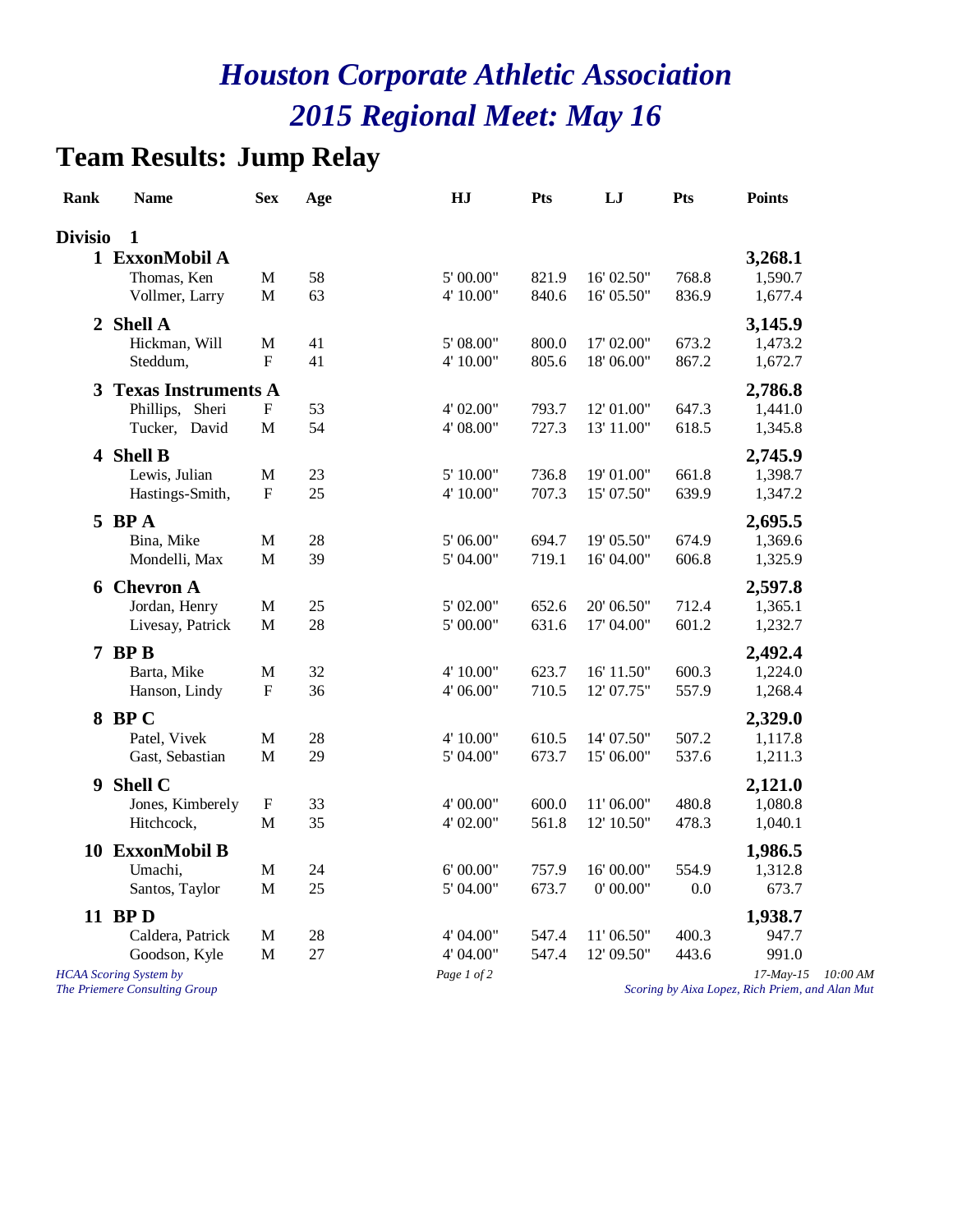# **Team Results: Jump Relay**

| <b>Rank</b> | <b>Name</b>                                      | <b>Sex</b>                | Age | HJ        | <b>Pts</b> | LJ         | Pts   | <b>Points</b>      |
|-------------|--------------------------------------------------|---------------------------|-----|-----------|------------|------------|-------|--------------------|
| 12          | <b>Centerpoint Energy A</b><br>Kouwe, Mark       | M                         | 58  | 4' 04.00" | 712.3      | 10' 06.50" | 500.0 | 1,897.3<br>1,212.3 |
|             | Ferrel, Lee                                      | M                         | 58  | 4' 02.00" | 684.9      | 0' 00.00"  | 0.0   | 684.9              |
| 13          | <b>Chevron B</b>                                 |                           |     |           |            |            |       | 1,343.8            |
|             | Ogunniyi, Dayo                                   | F                         | 29  | 0' 00.00" | 0.0        | 15' 04.00" | 628.0 | 628.0              |
|             | Brockman, John                                   | M                         | 25  | 5' 08.00" | 715.8      | 0' 00.00"  | 0.0   | 715.8              |
|             | 14 TPC Group A<br>Maat, Cliff                    | M                         | 50  | 4' 08.00" | 727.3      | 12' 11.50" | 575.9 | 1,303.2<br>1,303.2 |
| 15          | <b>BHP Billiton A</b>                            |                           |     |           |            |            |       | 1,245.1            |
|             | Wokasch, Travis                                  | M                         | 28  | 5' 06.00" | 0.1        | 17' 03.50" | 0.2   | 0.2                |
|             | Sorrentino,                                      | M                         | 33  | 5' 02.00" | 666.7      | 16' 04.00" | 578.2 | 1,244.8            |
|             | 16 Schlumberger A<br>Perezhogina,                | $\boldsymbol{\mathrm{F}}$ | 32  | 4' 02.00" | 625.0      | 12' 11.00" | 540.1 | 1,165.1<br>1,165.1 |
| 17          | <b>Shell D</b>                                   |                           |     |           |            |            |       | 1,026.0            |
|             | Yuan, Max                                        | M                         | 25  | 4' 04.00" | 547.4      | 0' 00.00"  | 0.0   | 547.4              |
|             | Desutter, Dana                                   | $\mathbf F$               | 23  | 0' 00.00" | 0.0        | 11' 08.25" | 478.7 | 478.7              |
|             | 18 BPE                                           |                           |     |           |            |            |       | 994.9              |
|             | Kapela, Matt                                     | M                         | 27  | 0' 00.00" | 0.0        | 15' 11.00" | 552.0 | 552.0              |
|             | Kanagaraj,                                       | M                         | 29  | 0' 00.00" | 0.0        | 12' 09.25" | 442.9 | 442.9              |
| 19          | <b>ExxonMobil C</b><br>Brown, Raina              | $\boldsymbol{\mathrm{F}}$ | 30  | 0' 00.00" | 0.0        | 15' 09.50" | 660.3 | 660.3<br>660.3     |
|             |                                                  |                           |     |           |            |            |       |                    |
| <b>20</b>   | <b>Centerpoint Energy B</b><br>Cleveland, Jerrry | M                         | 28  | 4' 06.00" | 568.4      | 0' 00.00"  | 0.0   | 568.4<br>568.4     |
| 21          | <b>Chevron C</b>                                 |                           |     |           |            |            |       | 360.6              |
|             | Johnson,                                         | $\boldsymbol{\mathrm{F}}$ | 30  | 0' 00.00" | 0.0        | 8' 07.50"  | 360.6 | 360.6              |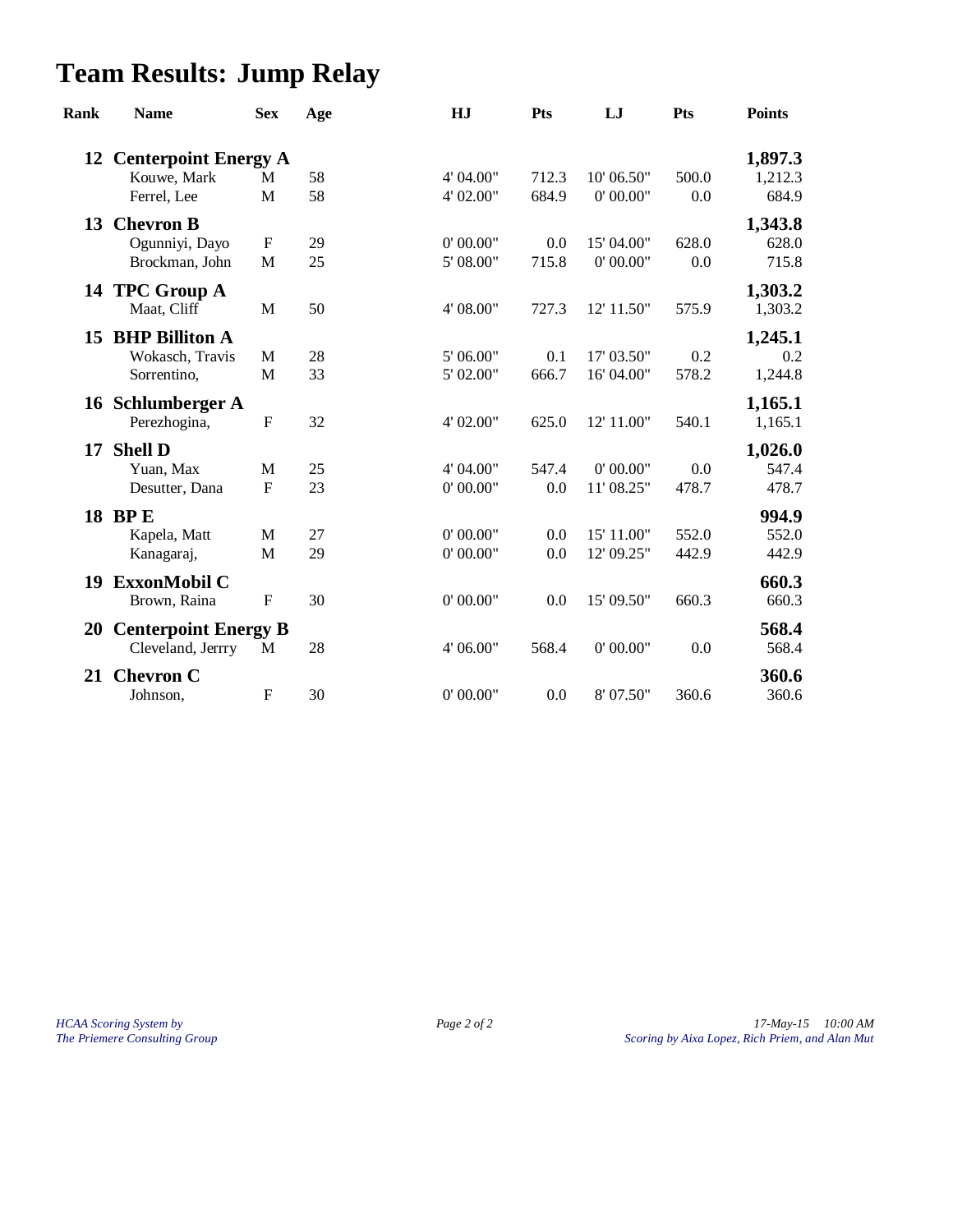## **Individual Results: Jump Relay**

|                | <b>Rank Name</b>   | <b>Sex</b>                |    | Age Company              | HJ        | <b>Pts</b> | LJ         | Pts   | <b>Points</b> |
|----------------|--------------------|---------------------------|----|--------------------------|-----------|------------|------------|-------|---------------|
| $\mathbf{1}$   | Vollmer, Larry     | M                         | 63 | ExxonMobil               | 4' 10.00" | 840.6      | 16' 05.50" | 836.9 | 1,677.4       |
| $\sqrt{2}$     | Steddum, Tongula   | ${\bf F}$                 | 41 | Shell                    | 4' 10.00" | 805.6      | 18' 06.00" | 867.2 | 1,672.7       |
| 3              | Thomas, Ken        | $\mathbf M$               | 58 | ExxonMobil               | 5' 00.00" | 821.9      | 16' 02.50" | 768.8 | 1,590.7       |
| $\overline{4}$ | Hickman, Will      | $\mathbf M$               | 41 | Shell                    | 5' 08.00" | 800.0      | 17' 02.00" | 673.2 | 1,473.2       |
| $\sqrt{5}$     | Phillips, Sheri    | $\boldsymbol{\mathrm{F}}$ | 53 | <b>Texas Instruments</b> | 4' 02.00" | 793.7      | 12' 01.00" | 647.3 | 1,441.0       |
| 6              | Lewis, Julian      | M                         | 23 | Shell                    | 5' 10.00" | 736.8      | 19' 01.00" | 661.8 | 1,398.7       |
| $\tau$         | Bina, Mike         | M                         | 28 | BP                       | 5' 06.00" | 694.7      | 19' 05.50" | 674.9 | 1,369.6       |
| $8\,$          | Jordan, Henry      | M                         | 25 | Chevron                  | 5' 02.00" | 652.6      | 20' 06.50" | 712.4 | 1,365.1       |
| 9              | Hastings-Smith,    | ${\bf F}$                 | 25 | Shell                    | 4' 10.00" | 707.3      | 15' 07.50" | 639.9 | 1,347.2       |
| 10             | Tucker, David      | M                         | 54 | Texas Instruments        | 4' 08.00" | 727.3      | 13' 11.00" | 618.5 | 1,345.8       |
| 11             | Mondelli, Max      | $\mathbf M$               | 39 | BP                       | 5' 04.00" | 719.1      | 16' 04.00" | 606.8 | 1,325.9       |
| 12             | Umachi,            | $\mathbf M$               | 24 | ExxonMobil               | 6' 00.00" | 757.9      | 16' 00.00" | 554.9 | 1,312.8       |
| 13             | Maat, Cliff        | $\mathbf{M}$              | 50 | TPC Group                | 4' 08.00" | 727.3      | 12' 11.50" | 575.9 | 1,303.2       |
| 14             | Hanson, Lindy      | ${\bf F}$                 | 36 | <b>BP</b>                | 4' 06.00" | 710.5      | 12' 07.75" | 557.9 | 1,268.4       |
| 15             | Sorrentino, Nick   | M                         | 33 | <b>BHP</b> Billiton      | 5' 02.00" | 666.7      | 16' 04.00" | 578.2 | 1,244.8       |
| 16             | Livesay, Patrick   | $\mathbf M$               | 28 | Chevron                  | 5' 00.00" | 631.6      | 17' 04.00" | 601.2 | 1,232.7       |
| 17             | Barta, Mike        | M                         | 32 | <b>BP</b>                | 4' 10.00" | 623.7      | 16' 11.50" | 600.3 | 1,224.0       |
| 18             | Kouwe, Mark        | M                         | 58 | Centerpoint              | 4' 04.00" | 712.3      | 10' 06.50" | 500.0 | 1,212.3       |
| 19             | Gast, Sebastian    | $\mathbf M$               | 29 | <b>BP</b>                | 5' 04.00" | 673.7      | 15' 06.00" | 537.6 | 1,211.3       |
| 20             | Perezhogina, Maria | $\boldsymbol{\mathrm{F}}$ | 32 | Schlumberger             | 4' 02.00" | 625.0      | 12' 11.00" | 540.1 | 1,165.1       |
| 21             | Patel, Vivek       | M                         | 28 | <b>BP</b>                | 4' 10.00" | 610.5      | 14' 07.50" | 507.2 | 1,117.8       |
| 22             | Jones, Kimberely   | $\boldsymbol{\mathrm{F}}$ | 33 | Shell                    | 4' 00.00" | 600.0      | 11' 06.00" | 480.8 | 1,080.8       |
| 23             | Hitchcock,         | M                         | 35 | Shell                    | 4' 02.00" | 561.8      | 12' 10.50" | 478.3 | 1,040.1       |
| 24             | Goodson, Kyle      | $\mathbf M$               | 27 | BP                       | 4' 04.00" | 547.4      | 12' 09.50" | 443.6 | 991.0         |
| 25             | Caldera, Patrick   | M                         | 28 | <b>BP</b>                | 4' 04.00" | 547.4      | 11' 06.50" | 400.3 | 947.7         |
| 26             | Brockman, John     | M                         | 25 | Chevron                  | 5' 08.00" | 715.8      | 0' 00.00"  | 0.0   | 715.8         |
| 27             | Ferrel, Lee        | $\mathbf M$               | 58 | Centerpoint              | 4' 02.00" | 684.9      | 0' 00.00"  | 0.0   | 684.9         |
| 28             | Santos, Taylor     | M                         | 25 | ExxonMobil               | 5'04.00"  | 673.7      | 0' 00.00"  | 0.0   | 673.7         |
| 29             | Brown, Raina       | ${\bf F}$                 | 30 | ExxonMobil               | 0' 00.00" | 0.0        | 15' 09.50" | 660.3 | 660.3         |
| 30             | Ogunniyi, Dayo     | $_{\rm F}$                | 29 | Chevron                  | 0' 00.00" | 0.0        | 15' 04.00" | 628.0 | 628.0         |
| 31             | Cleveland, Jerrry  | M                         | 28 | Centerpoint              | 4' 06.00" | 568.4      | 0' 00.00"  | 0.0   | 568.4         |

*HCAA Scoring System by Page 1 of 2 Page 1 of 2 17-May-15 10:00 AM*<br>*Page 1 of 2 Scoring by Aixa Lopez, Rich Priem, and Alan Mut The Priemere Consulting Group Scoring by Aixa Lopez, Rich Priem, and Alan Mut*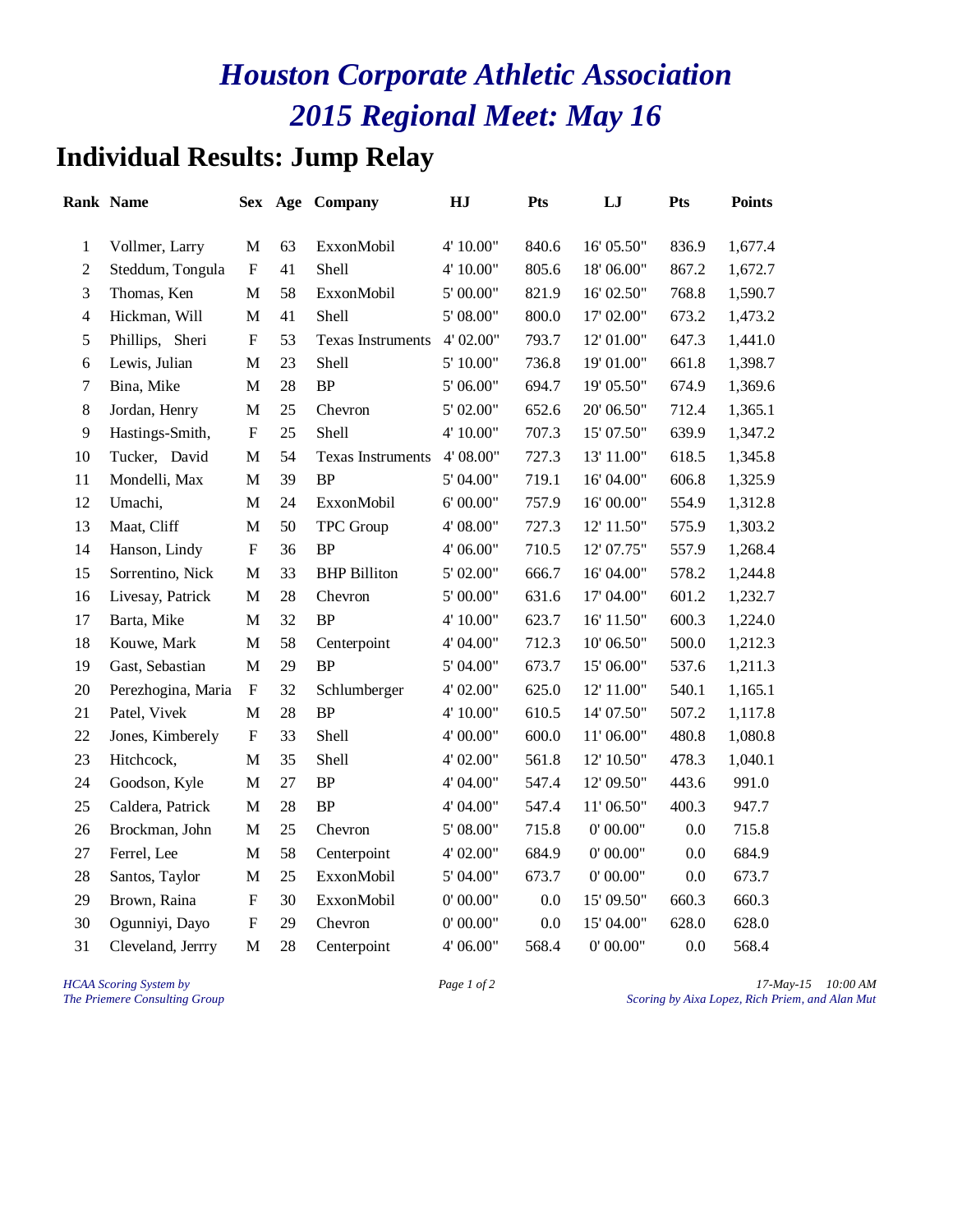# **Individual Results: Jump Relay**

|    | <b>Rank Name</b> |   |    | Sex Age Company     | НJ        | <b>Pts</b> | LJ         | Pts   | <b>Points</b> |
|----|------------------|---|----|---------------------|-----------|------------|------------|-------|---------------|
| 32 | Kapela, Matt     | М | 27 | BP                  | 0'00.00"  | 0.0        | 15' 11.00" | 552.0 | 552.0         |
| 33 | Yuan, Max        | М | 25 | Shell               | 4' 04.00" | 547.4      | 0'00.00"   | 0.0   | 547.4         |
| 34 | Desutter, Dana   | F | 23 | Shell               | 0'00.00"  | 0.0        | 11' 08.25" | 478.7 | 478.7         |
| 35 | Kanagaraj,       | М | 29 | BP                  | 0'00.00"  | 0.0        | 12' 09.25" | 442.9 | 442.9         |
| 36 | Johnson. Calicia | F | 30 | Chevron             | 0'00.00"  | 0.0        | 8'07.50"   | 360.6 | 360.6         |
| 37 | Wokasch, Travis  | М | 28 | <b>BHP Billiton</b> | 5' 06.00" | 0.1        | 17' 03.50" | 0.2   | 0.2           |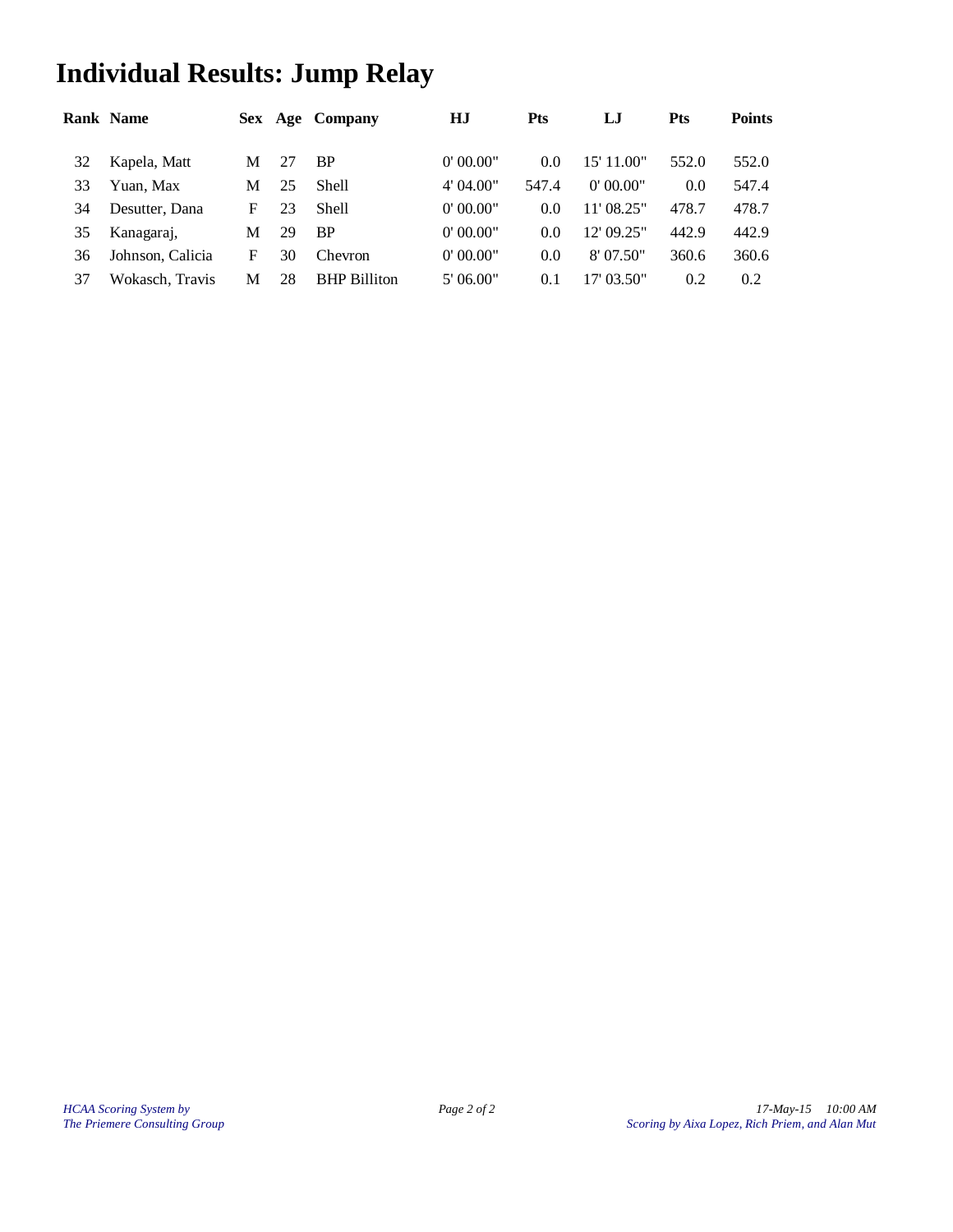## **Team Results: Weight Relay**

| Rank           | <b>Name</b>                    | <b>Sex</b>                | Age | <b>SHOT</b> | Pts   | <b>DIS</b> | Pts   | <b>JAV</b> | Pts   | <b>Points</b> |
|----------------|--------------------------------|---------------------------|-----|-------------|-------|------------|-------|------------|-------|---------------|
| <b>Divisio</b> | $\mathbf{1}$                   |                           |     |             |       |            |       |            |       |               |
|                | 1 ExxonMobil A                 |                           |     |             |       |            |       |            |       | 2,574.0       |
|                | Stilbert, John                 | M                         | 61  | 32' 07.50"  | 602.3 | 130'       | 640.2 | 70' 06.00" | 361.2 | 1,243.0       |
|                | Smith, Clyde                   | $\mathbf M$               | 28  | 45' 05.00"  | 678.7 | 148'       | 652.8 | 0' 00.00"  | 0.0   | 1,331.0       |
|                | 2 ExxonMobil B                 |                           |     |             |       |            |       |            |       | 2,419.0       |
|                | Williams,                      | $\mathbf M$               | 64  | 35' 09.00"  | 660.0 | 114'       | 561.8 | 77' 02.00" | 395.4 | 1,222.0       |
|                | Umachi,                        | M                         | 24  | 42' 07.00"  | 636.4 | 127'       | 560.9 | 80' 02.50" | 270.4 | 1,197.0       |
|                | <b>3 Texas Instruments A</b>   |                           |     |             |       |            |       |            |       | 2,295.0       |
|                | Lewis, Lonnie                  | $\mathbf M$               | 61  | 38' 03.00"  | 706.2 | 90' 06.00" | 444.5 | 0' 00.00"  | 0.0   | 1,151.0       |
|                | Rothenbury,                    | $\mathbf M$               | 51  | 31'09.00"   | 542.7 | 121'       | 601.6 | 0' 00.00"  | 0.0   | 1,144.0       |
|                | 4 BP A                         |                           |     |             |       |            |       |            |       | 2,210.0       |
|                | Walker, David                  | $\mathbf M$               | 48  | 33' 02.50"  | 590.4 | 83' 06.00" | 432.1 | 0' 00.00"  | 0.0   | 1,022.0       |
|                | Dollinger, Katie               | $\boldsymbol{\mathrm{F}}$ | 26  | 40' 11.50"  | 637.5 | 119'       | 550.4 | 0' 00.00"  | 0.0   | 1,188.0       |
| 5              | <b>Chevron A</b>               |                           |     |             |       |            |       |            |       | 2,161.0       |
|                | Johnson,                       | $\mathbf M$               | 26  | 38' 03.00"  | 571.6 | 120'       | 528.3 | 104'       | 351.0 | 1,100.0       |
|                | Moore, Ed                      | $\mathbf M$               | 47  | 28' 06.50"  | 507.4 | 107'       | 553.7 | 0' 00.00"  | 0.0   | 1,061.0       |
|                | <b>6 Centerpoint Energy A</b>  |                           |     |             |       |            |       |            |       | 2,103.0       |
|                | Young, Russell                 | $\mathbf M$               | 59  | 33' 01.50"  | 604.1 | 64' 04.50" | 338.8 | 89' 03.50" | 463.7 | 1,068.0       |
|                | Ferrel, Lee                    | $\mathbf M$               | 58  | 29' 01.00"  | 530.4 | 91'03.00"  | 480.3 | 97' 02.50" | 504.8 | 1,035.0       |
|                | <b>7 Chevron B</b>             |                           |     |             |       |            |       |            |       | 1,863.0       |
|                | Allen, Triegue                 | $\mathbf M$               | 39  | 0' 00.00"   | 0.0   | 86' 02.00" | 398.3 | 135'       | 517.3 | 916.0         |
|                | Gorenc, Marko                  | $\mathbf M$               | 27  | 34' 06.00"  | 515.6 | 98' 05.00" | 431.7 | 92' 07.50" | 312.2 | 947.0         |
|                | <b>8 BP B</b>                  |                           |     |             |       |            |       |            |       | 1,839.0       |
|                | Veney, Anthony                 | M                         | 31  | 38' 03.50"  | 578.7 | 0' 00.00"  | 0.0   | 116        | 392.7 | 971.0         |
|                | Mueller, Chad                  | $\mathbf M$               | 23  | 33' 00.50"  | 493.8 | 85' 03.50" | 374.1 | 0' 00.00"  | 0.0   | 868.0         |
|                | 9 Shell A                      |                           |     |             |       |            |       |            |       | 1,834.0       |
|                | Hoblitzell, Greg               | $\mathbf M$               | 25  | 32' 10.50"  | 491.3 | 118'       | 519.7 | 101'       | 342.8 | 1,011.0       |
|                | Carrillo, Asel                 | $\mathbf M$               | 24  | 32' 00.50"  | 478.8 | 78' 04.50" | 343.8 | 0' 00.00"  | 0.0   | 823.0         |
|                | <b>10 Centerpoint Energy B</b> |                           |     |             |       |            |       |            |       | 1,802.0       |
|                | Kouwe, Mark                    | M                         | 58  | 30' 01.50"  | 549.4 | 0' 00.00"  | 0.0   | 86' 00.00" | 446.6 | 996.0         |
|                | Tamez, David                   | $\mathbf M$               | 26  | 26' 01.50"  | 390.4 | 0' 00.00"  | 0.0   | 123'       | 415.7 | 806.0         |
|                | 11 TPC Group A                 |                           |     |             |       |            |       |            |       | 1,730.0       |

*HCAA Scoring System by Page 1 of 2 Page 1 of 2 17-May-15 10:00 AM*<br>*Page 1 of 2 Scoring by Aixa Lopez, Rich Priem, and Alan Mut The Priemere Consulting Group Scoring by Aixa Lopez, Rich Priem, and Alan Mut*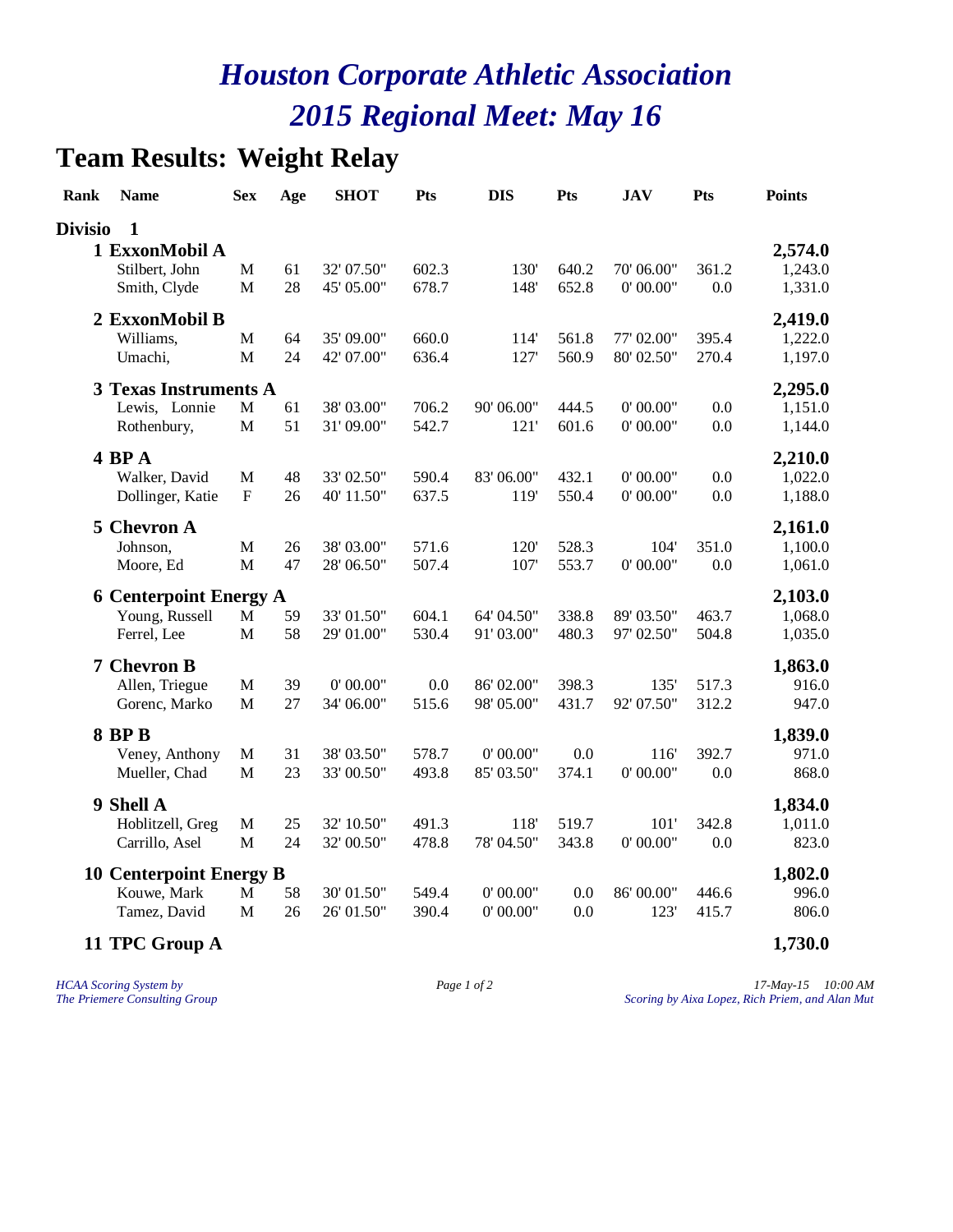# **Team Results: Weight Relay**

| Rank | <b>Name</b>       | <b>Sex</b>   | Age | <b>SHOT</b> | <b>Pts</b> | <b>DIS</b> | <b>Pts</b> | <b>JAV</b> | Pts   | <b>Points</b> |
|------|-------------------|--------------|-----|-------------|------------|------------|------------|------------|-------|---------------|
|      | Czupski, Len      | $\mathbf M$  | 51  | 23' 11.00"  | 408.8      | 53' 00.00" | 261.5      | 0' 00.00"  | 0.0   | 670.0         |
|      | White, Richard    | M            | 66  | 34' 02.00"  | 630.8      | 87' 05.50" | 429.6      | 0' 00.00"  | 0.0   | 1,060.0       |
|      | 12 BP C           |              |     |             |            |            |            |            |       | 1,657.0       |
|      | Caldera, Patrick  | M            | 28  | 31' 04.50"  | 468.9      | 82' 00.50" | 359.8      | 0' 00.00"  | 0.0   | 829.0         |
|      | Darwin, Rod       | M            | 55  | 26' 06.50"  | 484.0      | 63' 02.00" | 332.5      | 66' 02.00" | 343.6 | 828.0         |
|      | 13 Shell B        |              |     |             |            |            |            |            |       | 1,407.0       |
|      | Woodard,          | $\mathbf M$  | 24  | 30' 06.00"  | 455.8      | 0' 00.00"  | 0.0        | 45' 06.00" | 153.4 | 609.0         |
|      | Hitchcock,        | $\mathbf M$  | 35  | 27' 07.00"  | 439.0      | 0' 00.00"  | 0.0        | 94' 04.00" | 359.4 | 798.0         |
|      | <b>14 BPD</b>     |              |     |             |            |            |            |            |       | 1,392.0       |
|      | Weber, Bernie     | M            | 58  | 23' 06.00"  | 428.6      | 71'03.00"  | 375.0      | 0' 00.00"  | 0.0   | 804.0         |
|      | Sheppard,         | $\mathbf{F}$ | 25  | 37' 09.00"  | 587.5      | 0' 00.00"  | 0.0        | 0' 00.00"  | 0.0   | 588.0         |
|      | 15 Chevron C      |              |     |             |            |            |            |            |       | 1,332.0       |
|      | Arnett, David     | M            | 32  | 31' 08.50"  | 479.2      | 98' 01.50" | 430.8      | 94' 06.50" | 317.4 | 910.0         |
|      | Brockman, John    | M            | 25  | 0' 00.00"   | 0.0        | 0' 00.00"  | 0.0        | 125'       | 421.6 | 422.0         |
|      | 16 Schlumberger A |              |     |             |            |            |            |            |       | 1,318.0       |
|      | Foster, Jason     | M            | 32  | 37' 04.00"  | 564.2      | 123'       | 540.6      | 116        | 391.7 | 1,105.0       |
|      | Hammervold,       | M            | 63  | 0' 00.00"   | 0.0        | 43' 04.00" | 212.9      | 0' 00.00"  | 0.0   | 213.0         |
|      | 17 BHP Billiton A |              |     |             |            |            |            |            |       | 847.0         |
|      | Luna, Daniel      | $\mathbf M$  | 35  | 28' 10.00"  | 458.9      | 84' 00.00" | 388.3      | 0' 00.00"  | 0.0   | 847.0         |
|      | 18 ExxonMobil C   |              |     |             |            |            |            |            |       | 742.0         |
|      | Hughes, Gerald    | M            | 59  | 23' 03.50"  | 424.8      | 42' 06.00" | 223.7      | 61'02.00"  | 317.6 | 742.0         |
|      | <b>19 BP E</b>    |              |     |             |            |            |            |            |       | 219.0         |
|      | Kanagaraj,        | M            | 29  | 0' 00.00"   | 0.0        | 49' 11.50" | 219.1      | 0' 00.00"  | 0.0   | 219.0         |